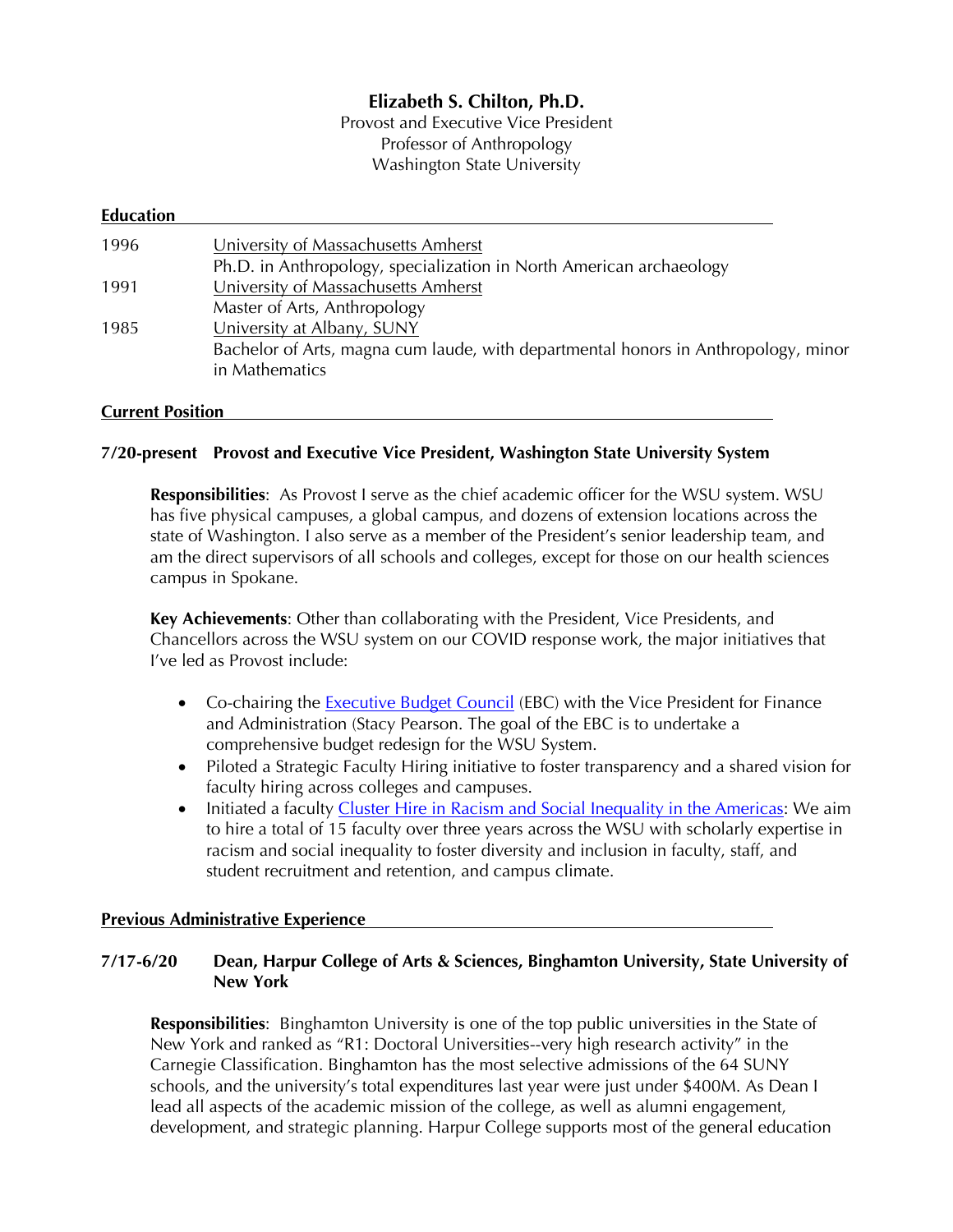mission of the campus, the Writing Program, and dozens of cross-college graduate programs and accelerated programs. As Dean of Arts & Sciences, I oversee more than 40 academic departments and interdisciplinary programs, and more than 100 undergraduate majors and 60 graduate programs. The college has an enormous breadth of disciplines across the natural sciences, social sciences, humanities, and the arts. The largest and oldest college at Binghamton, Harpur College has more than 9600 undergraduate students and 1200 masters and doctoral students.

**Key Achievements**: Since July 2017 I have worked with the 40+ chairs and directors in the college to strengthen the leadership structure for the college and to build more delegated authority into the departments and programs. I have also worked with the chairs to create an all funds, strategic budgeting planning process. This includes some growth incentive initiatives and more transparency in budget planning and policy overall. Since joining the campus, I have worked to develop our three alumni boards and with the advancement team on our development strategy overall. We have raised more than \$5M in private donations for the College over the past three years. Strategic initiatives and collaborations for the college include: **health sciences, data analytics, earth and sustainability, and the visual and performing arts**. Other efforts and initiatives as Dean:

- Created a **Network-based mentoring program** to support faculty development and inclusion
- Initiated a Cluster Hire in Race and Inequality in 2019 as part of a college-wide initiative to strengthen faculty diversity and inclusion.
- Co-chair of the Task Force on Interdisciplinary and Transdisciplinary which provided recommendations for more strongly supporting such work across the university, 2017- 2018
- Co-chair of the Middle States Commission on Higher Education Accreditation Educational Effectiveness Working Group, 2019-present
- Co-chair of the Steering Committee for Proposal for Carnegie Community Engagement Classification, 2019-present
- Initiated a collaboration with Students Affairs to develop a more integrated approach to advising across academic and student affairs

# **12/14-7/17 Associate Vice Chancellor for Research & Engagement, UMass Amherst**

**Responsibilities**: I served side by side with the Vice Chancellor for Research and Engagement to lead the strategic research mission of UMass Amherst. I was responsible for fostering international research collaborations for the campus, supporting and reviewing 60+ centers and institutes, and supporting and improving research development, administration, and compliance for the university as a whole, which included nine schools and colleges, the Technology Transfer Office, and the UMass Innovation Institute (business and industry contracts and collaborations).

**Key Achievements:** As the inaugural appointee in this position, I worked to create the office of the Associate VC and provide strategic direction for Research & Engagement more broadly. I led the review and campus oversight for our sixty research centers and institutes, which involved working closely with the Faculty Senate, the Research Council, and the UMass President's Office. I also worked with the Provost to deepen the institution's engagement with other member institutions in the WorldWide Universities Network and to foster international research collaborations. I oversaw communications and process improvements, including a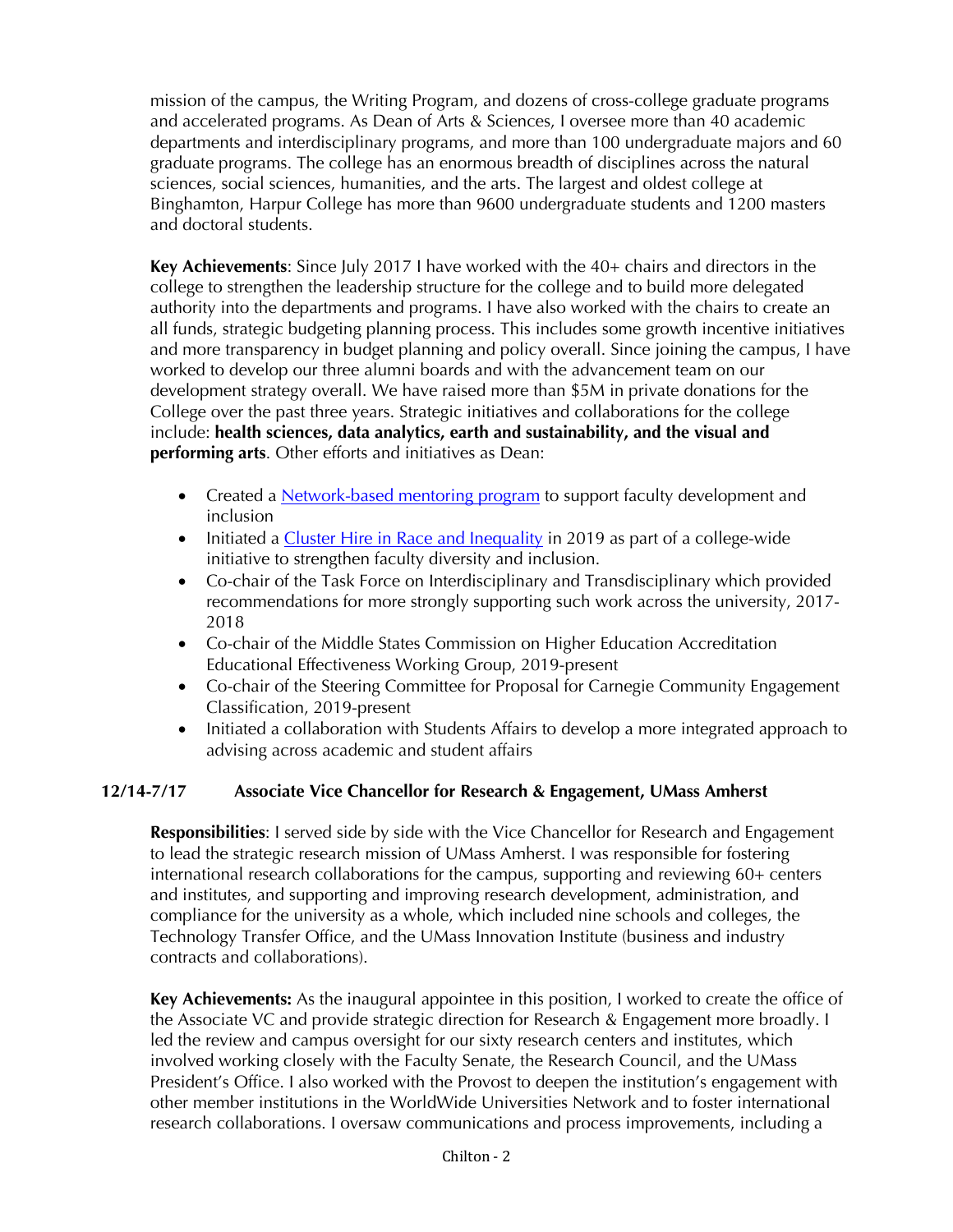reorganization of the research division, migration to a new electronic research administration system and a faculty research profiling system.

# **11/13-5/16 Co-Chair, Joint Task Force on Resource Allocation, UMass Amherst**

**Responsibilities**: I was appointed by the Chancellor to co-chair this university-wide strategic budget planning task force. The 20+ members of the task force included faculty, staff, students, and administrators. We were charged with educating and engaging the campus community, identifying key characteristics for effective resource allocation, and proposing specific changes for consideration by the campus community and the Chancellor.

**Key achievements:** Over the three years I led a successful campus engagement and consideration of an alternative strategic budget model and process. The resulting recommendation was an **RCM-hybrid model** (final report here). This involved close consultation with the Student Government Association, the Graduate Student Senate, the Faculty Senate and its councils, the administration, outside consultants, Department Heads and Chairs, Deans and Associate Deans, and the Task Force itself. In May 2016 the Faculty Senate endorsed our final report and recommendations, and the Chancellor has implemented a new budget process as they work towards refining the budget model for use in future budget planning cycles.

## **8/12-8/14 Associate Dean for Research and Programs, College of Social and Behavioral Sciences, University of Massachusetts Amherst**

**Responsibilities**: As Associate Dean I was a member of the Dean's leadership team in the college. I administered the internal grants program; reviewed and authorized all sponsored research and fellowship proposals; I served as the Dean's representative on the College Personnel Committee; and provided oversight over all personnel actions for the College.

**Achievements**: I successfully improved and oversaw the internal grants program for the College. I reviewed and oversaw all personnel actions for the college, including dozens of tenure, promotion, and performance reviews, reappointments, and award nominations.

#### **10/08-1/15 Founding Director, Center for Heritage and Society, University of Massachusetts Amherst**

**Responsibilities:** Founder and former Director of an interdisciplinary research center—the Center for Heritage & Society—across three academic colleges and eight academic departments.

**Key Achievements**: Through the Center I promoted faculty and student research and community engagement in what I have termed "the Social Science of the Past" (Chilton & Mason 2010). I hosted an annual international conference, and I co-edited and housed the international, peer-reviewed journal *Heritage & Society*. Even though I have now passed on the Directorship to the Center, I am still actively involved in both the journal and annual conferences.

# **6/06-5/12 Department Chair, Anthropology, University of Massachusetts Amherst**

**Responsibilities**: At UMass, Department Chairs manage the department budgets for their units;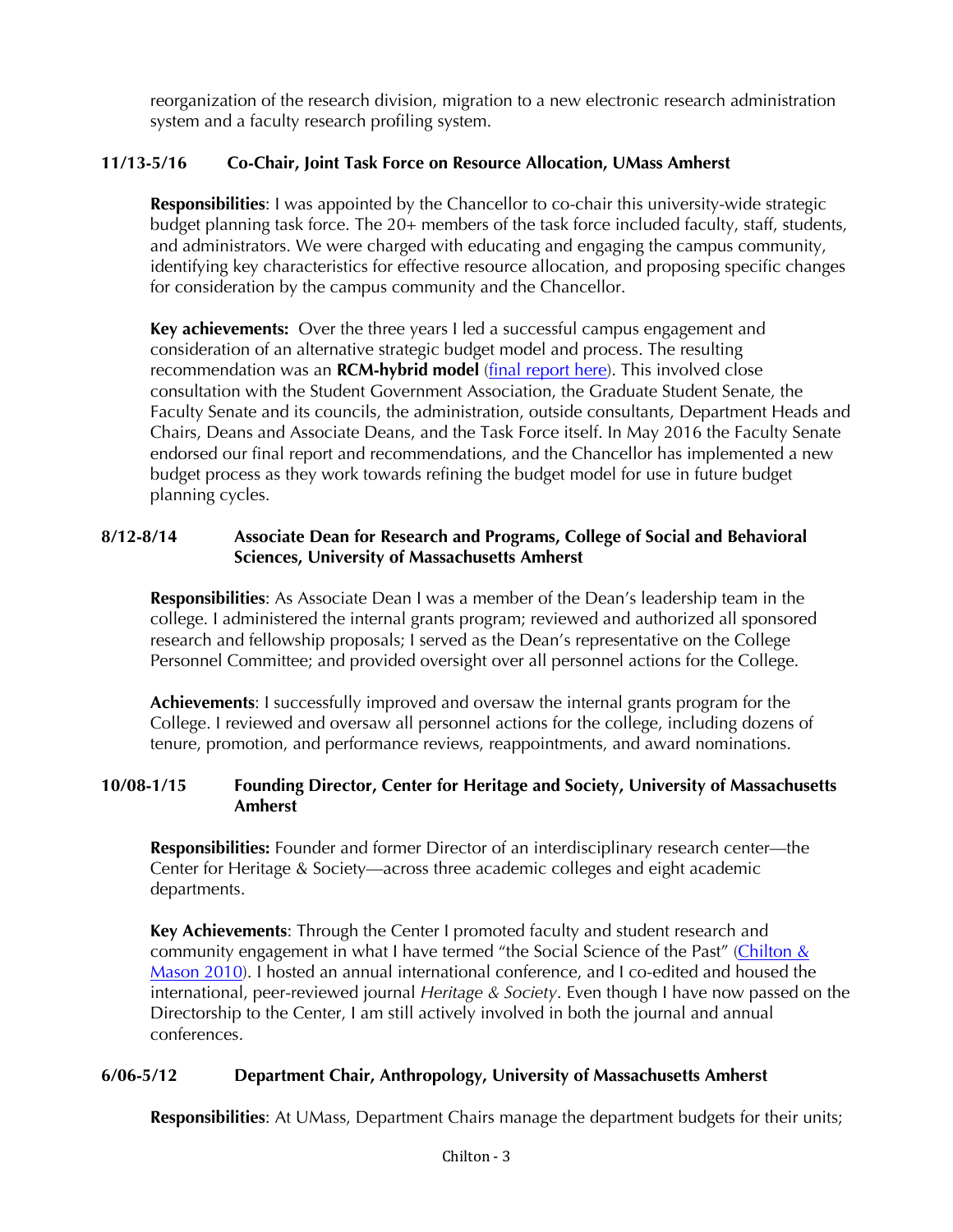supervise and manage all staff, faculty, and students; support faculty and student research; coordinate and advance the graduate and undergraduate curriculum; manage all space needs and uses; oversee all protocol and compliance issues; and, of course, are at the center of nearly all situations requiring conflict resolution and compliance at the Department level. I administered twelve laboratories in biological anthropology, archaeology, and digital anthropology, as well as several collections repositories; managed a graduate program with 80 Masters and Doctoral students, and an undergraduate major of 175.

## **Key Achievements**:

- Designed and implemented a Mellon-funded Mutual Mentoring program for the Department to increase the recruitment and retention of a more diverse faculty
- Hired ten new full-time faculty over six years (7 tenure track) out of a total of 23 faculty. Of the ten hires, five are faculty members of color.
- Improved and expanded the biological and archaeological laboratories, including the addition of three new laboratories: Osteo-Trauma Research Lab, Digital Anthropology Lab, and Public Anthropology Lab.
- Oversaw the staff restructuring and hiring of a new Director of UMass Archaeological Services, a consulting firm for cultural resource management firm in the Department.
- Led the department in improvement and expansion of funding for our large graduate program (80 students in combined MA and PhD)
- Worked with the Provost's office to create a position for a university Repatriation Coordinator to work with our Native American Indian Studies program and the archaeology and biological anthropology faculty on stronger and more ethical repatriation compliance and ethical outreach.

### **Academic Experience**

*Overview of research and scholarship*: Established author, teacher, and scholar in New England archaeology, Native American Indian Studies, archaeological laboratory techniques, maize horticulture, cultural resource management, and heritage studies.

| 7/17-present  | <b>Binghamton University, State University of New York</b>                      |
|---------------|---------------------------------------------------------------------------------|
|               | Professor of Anthropology (tenured)                                             |
| $9/01 - 7/17$ | University of Massachusetts Amherst                                             |
|               | Professor of Anthropology (tenured)                                             |
|               | Assistant 2001-2004; Associate 2004-2010; Full 2010-present                     |
| $9/01 - 6/05$ | <b>Harvard University</b>                                                       |
|               | Associate Professor 2000-2001; Assistant Professor 1996-2000; Associate Curator |
|               | for the Archaeology of Northeastern North America, Peabody Museum 1996-2001     |
| $1/96 - 6/96$ | <b>Skidmore College</b>                                                         |
|               | Lecturer, Anthropology                                                          |
| $8/95 - 1/96$ | <b>State University of New York, Oneonta</b>                                    |
|               | Lecturer, Anthropology                                                          |

**Teaching**: undergraduate and graduate courses in archaeology and anthropology, including field and lab methods in archaeology, North American archaeology, heritage studies, cultural property, archaeological field school, analysis of material culture, and research & quantitative methods (full teaching inventory available upon request).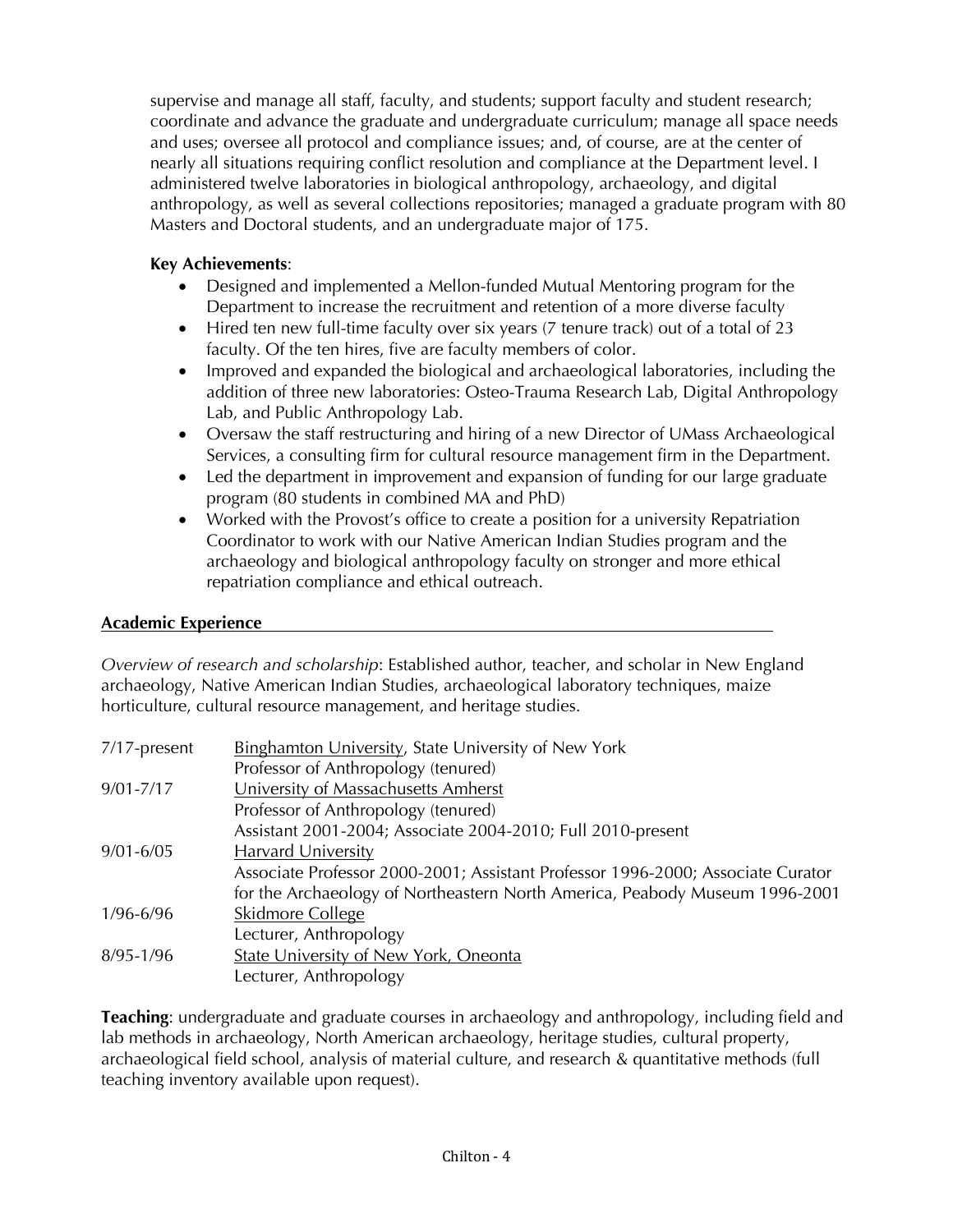# **Grants and Awards (since 1999)**

| 2012-2016 | Principal Investigator, collaborative research project entitled "Interacting Influences of<br>Climate, Land Use, and Other Disturbances on Regime Shifts in Forest Ecosystems:                                                                                 |
|-----------|----------------------------------------------------------------------------------------------------------------------------------------------------------------------------------------------------------------------------------------------------------------|
|           | Holocene Dynamics in the Northeastern United States," National Science Foundation,<br>\$237,921. Collaborating institutions: Harvard University and the University of                                                                                          |
|           | Wyoming; total project budget of \$1.1 million.                                                                                                                                                                                                                |
| 2010-2013 | Research Collaborator, "Socio-Cultural, Ideological and Political Issues in the<br>Valorization of Aboriginal Heritages," an international, collaborative four-year project<br>funded by Fonds Québécois de la Recherche sur la Société et la Culture, Quebec, |
|           | total project budget \$460,000.                                                                                                                                                                                                                                |
| 2012      | Faculty Fellow, Interdisciplinary Studies Institute, 2012-13, "Engagement: The<br>Challenge of Public Scholarship."                                                                                                                                            |
| 2012      | Five College Faculty-Student Summer Research Seminar, "Community Engagement<br>and International Heritage Policy," \$8000. Faculty team leaders: Elizabeth Chilton,<br>Jane Anderson, Whitney Battle-Baptiste, and Elizabeth Klarich, Summer 2012.             |
| 2005-10   | Mentoring Grant, Graduate Student Grant Service, University of Massachusetts<br>Amherst, served as one of three key faculty mentors (\$1000/year)                                                                                                              |
| 2009      | Project Team Member, Vermont's Virtual Museum, grant from the National<br>Endowment from the Humanities Digital Start-Up Program to create a template for<br>Vermont's Internet-based virtual archeology museum, \$25,000.                                     |
| 2006      | Fellow, Interdisciplinary Seminar in Humanities and Fine Arts, 2009-10, "New Human<br>Disciplines," UMass Amherst.                                                                                                                                             |
| 2008      | Research Leadership in Action Award, UMass Amherst: \$20,000 matching funds for<br>the Workshop on International Heritage Conflict and Consensus, November 9-13.<br>2009.                                                                                      |
| 2008      | Pocumtuck Fort Archaeological Outreach Project, \$1500 for outreach efforts in<br>Deerfield associated with the archaeological field school. Funded by UMass<br>Outreach.                                                                                      |
| 2005      | College of Social and Behavioral Sciences Research Grant for Travel, University of<br>Massachusetts Amherst, \$600.                                                                                                                                            |
| 2003      | Community Service Learning Faculty Fellow 2003-2004, Office of Community Service<br>Learning, University of Massachusetts Amherst, \$2000.                                                                                                                     |
| 2003      | Faculty Participant, Community Service Learning Departmental Fellowship, University<br>of Massachusetts, \$8000 awarded to the Department of Anthropology to be shared<br>among eight faculty members.                                                         |
| 2003      | Proposal Preparation Grant, College of Social and Behavioral Sciences, University of<br>Massachusetts, \$1000, and a one course teaching reduction for spring 2004.                                                                                            |
| 2003      | Faculty Grant for Teaching, University of Massachusetts, Amherst, \$1494.                                                                                                                                                                                      |
| 2003      | Faculty Research Grant, Conference/Performance Travel, University of Massachusetts,<br>Amherst, \$500.                                                                                                                                                         |
| 2003      | Faculty Research Grant, University of Massachusetts, "National Endowment for the<br>Humanities Pilot Project," \$10,000.                                                                                                                                       |
| 2003      | Dean's Fund Grant, University of Massachusetts, "National Endowment for the<br>Humanities Pilot Project," \$5000.                                                                                                                                              |
| 2002      | Certificate of Appreciation for Demonstrating Excellence in Teaching, awarded by the<br>University of Massachusetts Division of Continuing Education, for Anthropology 577,<br>Archaeological Field School.                                                    |
| 2002      | Member of Senior Personnel for "Agrarian Landscapes in Transition: a cross-scale<br>approach," submitted by Charles Redman (Arizona State University) et al. to NSF as                                                                                         |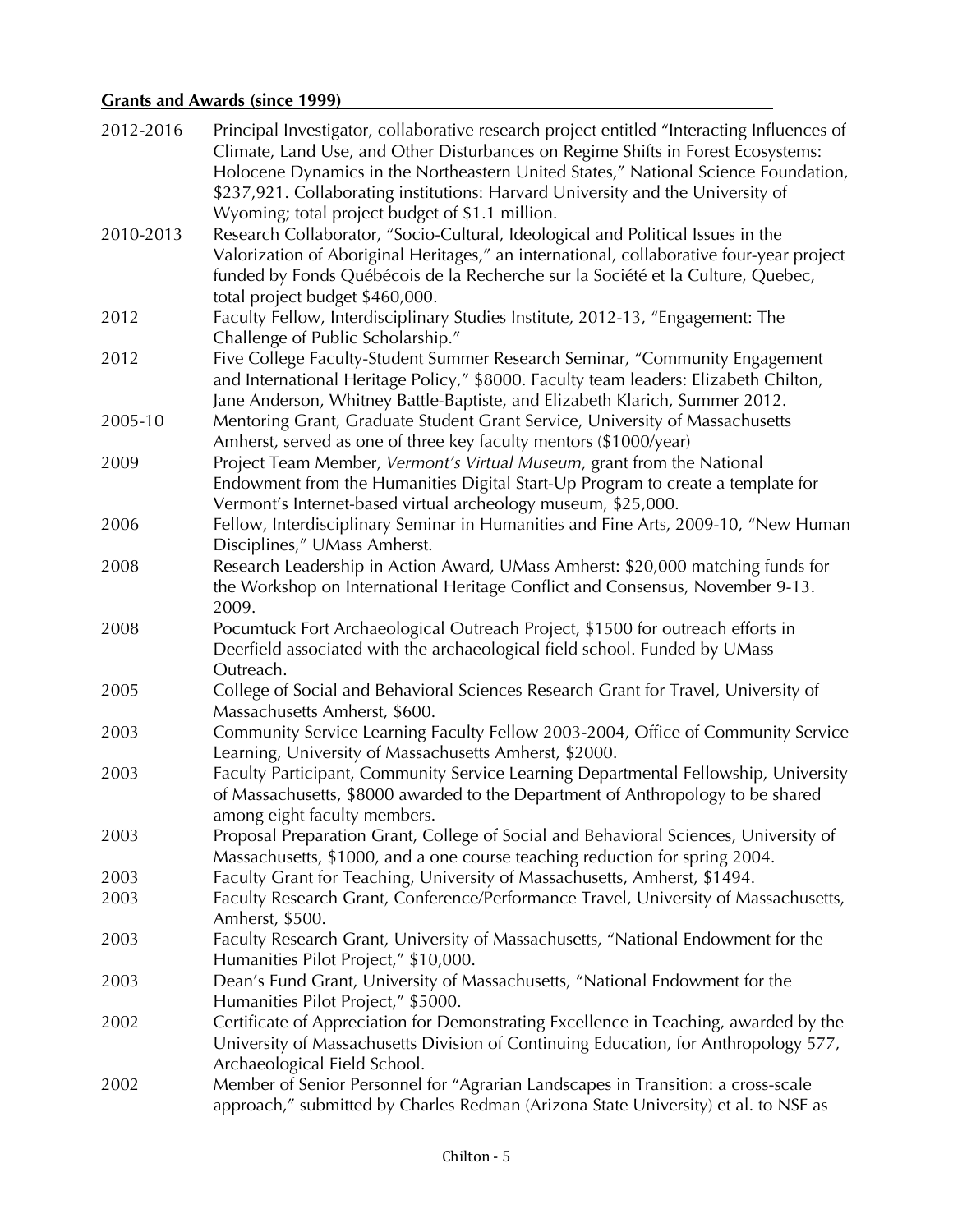|      | part of their Central Arizona–Phoenix Long-Term Ecological Research (CAP LTER)<br>project, \$1,999,952. |
|------|---------------------------------------------------------------------------------------------------------|
| 2002 | Faculty Grant for Teaching, University of Massachusetts, Amherst, \$1464.                               |
| 2002 | Massachusetts Foundation for the Humanities, Principal Investigator for Native                          |
|      | American Public Interpretation Program. Funded through Historic Deerfield, \$2880.                      |
| 2002 | Faculty Research Grant, University of Massachusetts, Amherst, for investigating Native                  |
|      | American farming in New England, \$14,970 (5/02-4/03).                                                  |
| 2002 | Faculty Research Grant, Conference/Performance Travel, University of Massachusetts,                     |
|      | Amherst, \$399.                                                                                         |
| 2000 | Junior Faculty Research Assistantship Program Grant, Graduate School of Arts and                        |
|      | Sciences, Harvard University, \$2500.                                                                   |
| 2001 | Clarke Fund for Faculty Research, Faculty of Arts and Sciences, Harvard University,                     |
|      | \$3,004.                                                                                                |
| 2001 | Northeast Regional Young Investigator Award, Sigma Xi, The Scientific Research                          |
|      | Society.                                                                                                |
| 1999 | William F. Milton Fund Grant for analysis of archaeological remains from the Lucy                       |
|      | Vincent Beach site, Martha's Vineyard, Massachusetts, \$24,000.                                         |

#### **Publications (since 1999)**

#### **Books and Monographs:**

- 2010 *Nantucket and Other Native Places* (first editor, with Mary Lynne Rainey). SUNY Press. Nine chapters by invited authors, 237 pp.
- 2002 Cultural Continuity in Native New England (second editor; with Holly Herbster). Peerreviewed, edited volume submitted for publication as special issue of the journal *Northeast Anthropology,* Vol. 64*.* Ten chapters by invited authors.
- 1999 *Material Meanings: Critical Approaches to the Interpretation of Material Culture* (editor). Peer-reviewed, edited volume. Nine chapters by invited contributors. Foundations of Archaeological Inquiry Series, University of Utah Press, Salt Lake City.

#### **Journal Articles and Book Chapters:**

| 2020 | Analyses of pre-contact human impacts challenge an ecological and conservation<br>paradigm, by W. Wyatt Oswald, David R. Foster, Bryan N. Shuman, Elizabeth S. Chilton,<br>Dianna L. Doucette, and Deena L. Duranleau. Nature Sustainability 3, pp. 241– |
|------|----------------------------------------------------------------------------------------------------------------------------------------------------------------------------------------------------------------------------------------------------------|
|      | 246(2020). Peer-reviewed.                                                                                                                                                                                                                                |
| 2020 | Reply to Matters Arising by Roos, Abrams and Nowacki, by W. Wyatt Oswald, David R.                                                                                                                                                                       |
|      | Foster, Bryan N. Shuman, Elizabeth S. Chilton, Dianna L. Doucette, and Deena L.                                                                                                                                                                          |
|      | Duranleau. Nature Sustainability. Submitted for review.                                                                                                                                                                                                  |
| 2019 | The Heritage of Heritage: Defining the Role of the Past in Contemporary Societies. In                                                                                                                                                                    |
|      | History and Approaches to Heritage Studies, edited by Phyllis Mauch Messenger and                                                                                                                                                                        |
|      | Susan J. Bender, pp. 24-31. University Press of Florida. Peer-reviewed.                                                                                                                                                                                  |
| 2018 | Engaging "the Public" in Heritage: Which Public and Whose Heritage? In Relevance and                                                                                                                                                                     |
|      | Application of Heritage in Contemporary Society, edited by Chen Shen, Pei-Lin Yu, and                                                                                                                                                                    |
|      | George S. Smith pp. 96-104. Routledge. Invited chapter.                                                                                                                                                                                                  |
| 2015 | Towards an Ecology of Cultural Heritage, co-authored by Elizabeth Brabec and Elizabeth                                                                                                                                                                   |
|      | S. Chilton. Change Over Time 5(2):266-285. Peer-reviewed.                                                                                                                                                                                                |

2014 Plus Ça Change: From Postprocessualism to "Big Data." Invited keynote for *Current Swedish Archaeology* 22:35-40.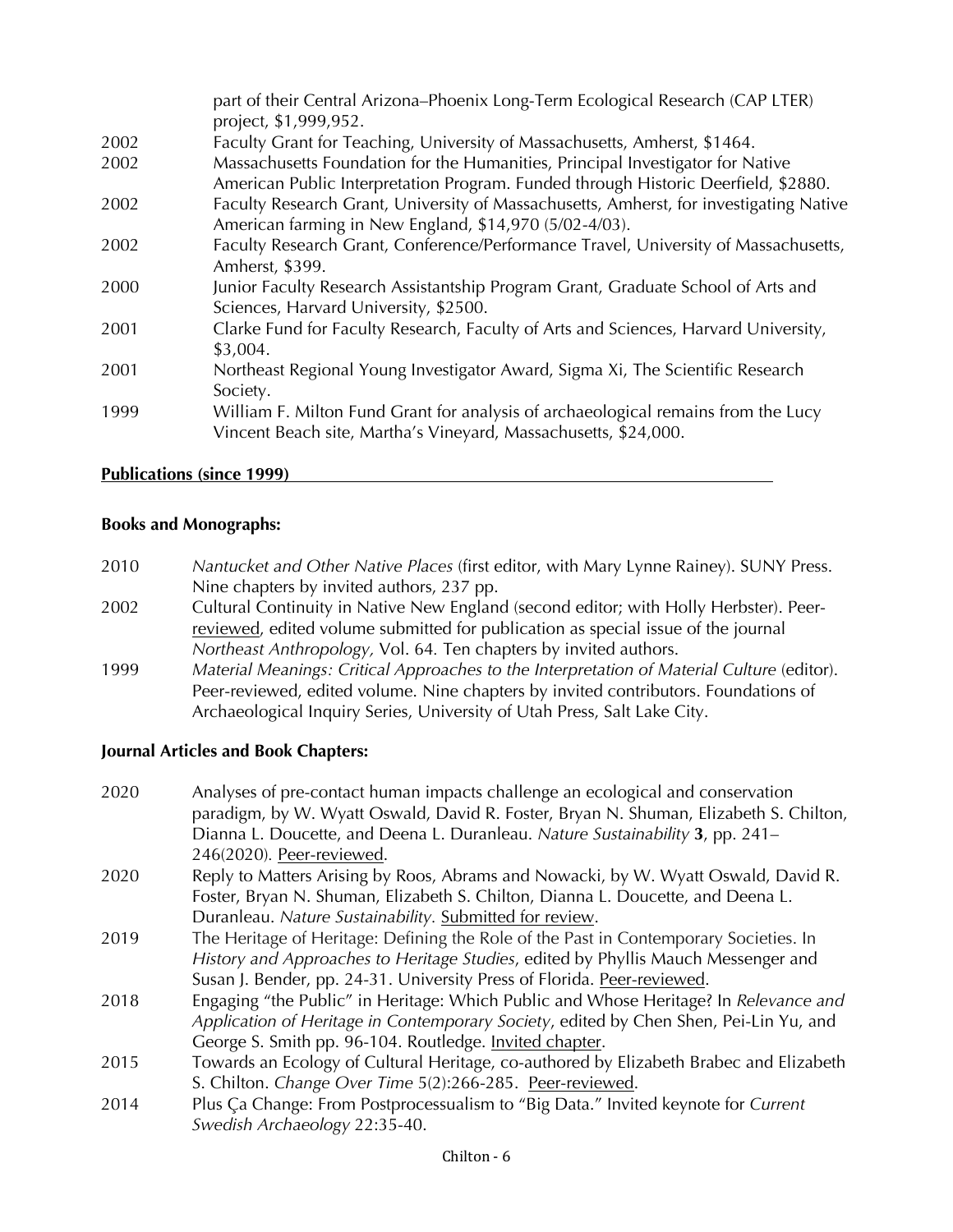| 2014 | Archaeology and the Erasure of Looting in New England, second author with Siobhan M.                                                  |
|------|---------------------------------------------------------------------------------------------------------------------------------------|
|      | Hart. In Heritage Erasure: Vandalism and Obliteration in the Historic Environment, edited                                             |
|      | by Cornelius Holtorf and Troels Myrup Kristensen, a special issue of the International                                                |
|      | Journal of Heritage Studies, pp. 1-18. Peer-reviewed.                                                                                 |
| 2014 | "The Atlantic Coast of North America," invited chapter, first author with Meredith Hardy,                                             |
|      | for the three-volume "The Cambridge World Prehistory," edited by Colin Renfrew and                                                    |
|      | Paul Bahn, Cambridge University Press.                                                                                                |
| 2012 | The Archaeology of Immateriality. Archaeologies (Journal of the World Archaeological                                                  |
|      | Congress) 8(3):225-235. Peer-reviewed.                                                                                                |
| 2012 | New England Algonquians: Navigating "Backwaters" and Typological Boundaries.                                                          |
|      | Invited chapter for the Oxford Handbook of North American Archaeology, edited by                                                      |
|      | Timothy Pauketat, pp. 262-272. Oxford University Press.                                                                               |
| 2010 | "Mobile Farmers and Sedentary Models: Horticulture and Cultural Transitions in Late                                                   |
|      | Woodland and Contact Period New England." In Ancient Complexities: New                                                                |
|      | Perspectives in Pre-Columbian North America, edited by Susan Alt. pp. 96-103.                                                         |
|      | Foundations of Archaeological Inquiry Series, University of Utah Press.                                                               |
| 2009 | Re-locating Meaning in Heritage Archives: A Call for Participatory Heritage Databases,                                                |
|      | Proceedings of the Annual Meeting of Computer Applications to Archaeology 2009                                                        |
|      | Williamsburg, Virginia, USA, March 22-26, 2009, pdf version. Peer reviewed.                                                           |
| 2009 | Building Collaborative Archaeologies from the Ground Up: Two Case Studies from New                                                    |
|      | England. Collaborative Archaeologies 2:87-107. First author with Siobhan Hart. Peer                                                   |
|      | reviewed.                                                                                                                             |
| 2009 | Teaching Heritage Values through Field Schools: Cases Studies from New England. In                                                    |
|      | Heritage Values: The Past in Contemporary Society, edited by Hillary Soderland, George                                                |
|      | Smith, and Phyllis Messenger, pp. 147-158. Left Coast Press.                                                                          |
| 2009 | Pre-Contact Maize Horticulture in New England: A Summary of the Archaeological                                                        |
|      | Evidence. In Nantucket and Other Native Places, edited by Elizabeth S. Chilton and Mary                                               |
| 2009 | Lynne Rainey, pp. 159-179. SUNY Press, Albany.<br>Before Hadley: Archaeology and Native History, 11,000 years ago to the Present, co- |
|      | authored by Siobhan Hart, Elizabeth Chilton, and Christopher Donta. In Cultivating a                                                  |
|      | Past: Essays on the History of Hadley, Massachusetts, edited by Marla Miller, pp. 43-67.                                              |
|      | University of Massachusetts Press, Amherst. Peer reviewed.                                                                            |
| 2009 | Archaeology and Community Service Learning in the "Pioneer" Valley, co-authored by                                                    |
|      | Elizabeth S. Chilton and Siobhan M. Hart. In Archaeology and Community Service                                                        |
|      | Learning, edited by Michael S. Nassaney and Mary Ann. Levine, pp. 168-182. University                                                 |
|      | Press of Florida, Gainesville.                                                                                                        |
| 2008 | New England's Forest Landscape: Ecological Legacies and Conservation Patterns Shaped                                                  |
|      | by Agrarian History, by David R. Foster, Brian Donahue, Dave Kittredge, Glenn Motzkin,                                                |
|      | Brian Hall, Billie Turner, and Elizabeth Chilton, In Agrarian Landscapes in Transition,                                               |
|      | edited by Charles L. Redman and David R. Foster, pp. 44-88. Oxford University Press.                                                  |
| 2008 | So Little Maize, So Much Time: Understanding Maize Adoption in New England. In                                                        |
|      | Current Northeast Ethnobotany II, edited by John P. Hart. New York State Museum, pp.                                                  |
|      | 53-58. Peer reviewed.                                                                                                                 |
| 2006 | From the Ground Up: The Effects of Consultation on Archaeological Methods. In Cross-                                                  |
|      | Cultural Collaboration: Native Peoples and Archaeology in the Northeastern United                                                     |
|      | States, edited by Jordan Kerber, pp. 281-294. University of Nebraska Press. Peer                                                      |
|      | reviewed.                                                                                                                             |
| 2006 | The Origin and Spread of Maize (Zea Mayz) in New England. In Histories of Maize:                                                      |
|      | Multidisciplinary Approaches to the Prehistory, Biogeography, Domestication, and                                                      |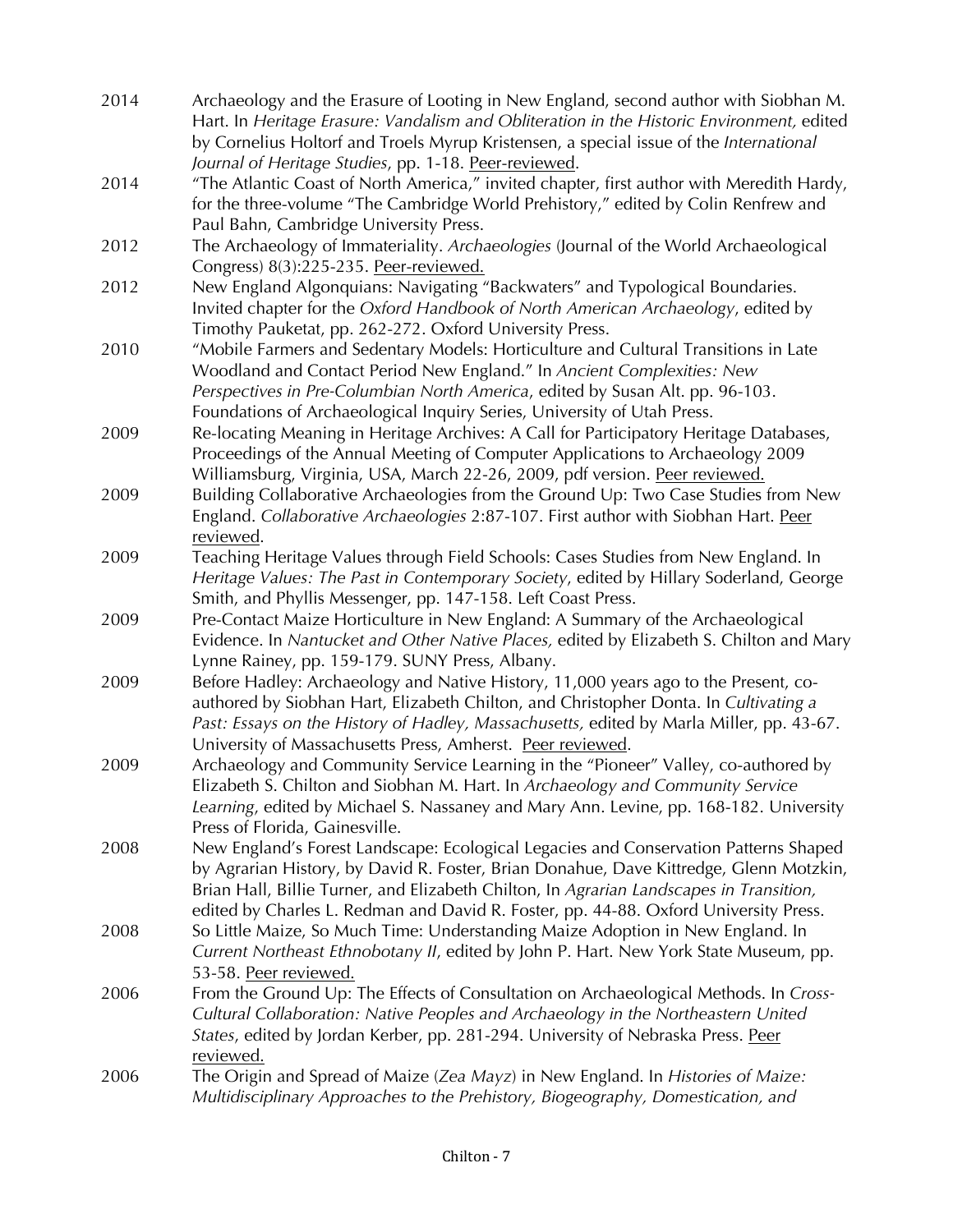|      | Evolution of Maize, edited by John Staller, Robert Tykot, and Bruce Benz, Elsevier, pp.     |
|------|---------------------------------------------------------------------------------------------|
|      | 539-547. Peer reviewed.                                                                     |
| 2005 | "A Reexamination of the DEDIC Paleo-Indian Site, Deerfield, Massachusetts," by              |
|      | Elizabeth Chilton, Tom Ulrich, and Niels Rinehart. Massachusetts Archaeological Society     |
|      | Bulletin, 66(2):58-66.                                                                      |
| 2005 | Farming and Social Complexity in New England: AD 1000-1600. Invited chapter in              |
|      | North America Archaeology, edited by Timothy Pauketat and Diana Loren, pp. 138-160.         |
|      | Blackwell Press, Studies in Global Archaeology Series.                                      |
| 2004 | Beyond 'Big': Gender, Age, and Subsistence Diversity in Paleo-Indian Societies. In The      |
|      | Settlement of the American Continents: a Multidisciplinary Approach to Human                |
|      | Biogeography, edited by C. M. Barton and G. A. Clark, D. Yesner, and G. Pearson, pp.        |
|      | 162-172. University of Arizona Press. Peer reviewed.                                        |
| 2002 | The Archaeology of Coastal New England: The View from Martha's Vineyard (first author;      |
|      | with Dianna L. Doucette). Northeast Anthropology 64:55-66. Peer reviewed.                   |
| 2002 | Lucy Vincent Beach: Another look at the Prehistoric Exploitation of Piscine Resources off   |
|      | the Coast of Massachusetts, U.S.A. (third author; with Tonya Largy, Peter Burns, and        |
|      | Dianna Doucette). Northeast Anthropology 64:67-73. Peer reviewed.                           |
| 2002 | "Towns They Have None": Diverse Subsistence and Settlement Strategies in Native New         |
|      | England. In Northeast Subsistence-Settlement Change: A.D. 700 - A.D. 1300, edited by J.     |
|      | Hart and C. Reith, pp. 289-300. New York State Museum Bulletin, No. 496. Peer               |
|      | reviewed.                                                                                   |
| 2002 | Archaeological Investigations at the Lucy Vincent Beach Site (19-DK-148): Preliminary       |
|      | Results and Interpretations (first author; with Dianna Doucette). In A Lasting Impression:  |
|      | Coastal, Lithic, and Ceramic Research in New England Archaeology, edited by Jordan          |
|      | Kerber, pp. 41-70. Praeger Publishers.                                                      |
| 2001 | The Archaeology and Ethnohistory of the Contact Period in the Northeastern United           |
|      | States. Reviews in Anthropology 29:337-360.                                                 |
| 2000 | The Settling and Unsettling of New England: Retrospect and Prospects. Conference on         |
|      | New England Archaeology Newsletter Vol. 20:4-9.                                             |
| 2000 | Evidence for Prehistoric Maize Horticulture at the Pine Hill Site, Deerfield, Massachusetts |
|      | (first author; with Tonya B. Largy and Kathryn Curran). Northeast Anthropology 59:23-46.    |
|      | Peer reviewed.                                                                              |
| 1999 | Mobile Farmers of Pre-Contact Southern New England: The Archaeological and                  |
|      | Ethnohistoric Evidence. In Current Northeast Paleoethnobotany, edited by John P. Hart,      |
|      | pp. 157-176. New York State Museum Bulletin 494. Peer reviewed.                             |
| 1999 | Meaningful Materials and Material Meanings: An Introduction. In Material Meanings:          |
|      | Critical Approaches to the Interpretation of Material Culture, edited by Elizabeth S.       |
|      | Chilton, pp. 1-6. University of Utah Press, Salt Lake City. Peer reviewed.                  |
| 1999 | One Size Fits All: Typology and Alternatives in New England Ceramic Research. In            |
|      | Material Meanings: Critical Approaches to the Interpretation of Material Culture, edited    |
|      | by Elizabeth S. Chilton, pp. 44-60. University of Utah Press, Salt Lake City. Peer          |
|      | reviewed.                                                                                   |
| 1999 | Ceramic Research in New England: Breaking the Typological Mold. In The                      |
|      | Archaeological Northeast, edited by Mary Ann Levine, Kenneth E. Sassaman, and               |
|      | Michael S. Nassaney, pp. 97-111. Bergin and Garvey Press, Westport, Connecticut.            |

# **Popular Articles and Encyclopedia Entries:**

2020 Native Peoples did not use fire to shape New England's Landscape. The Conversation, January 20, 2020. Third author with Wyatt Oswald and David Foster.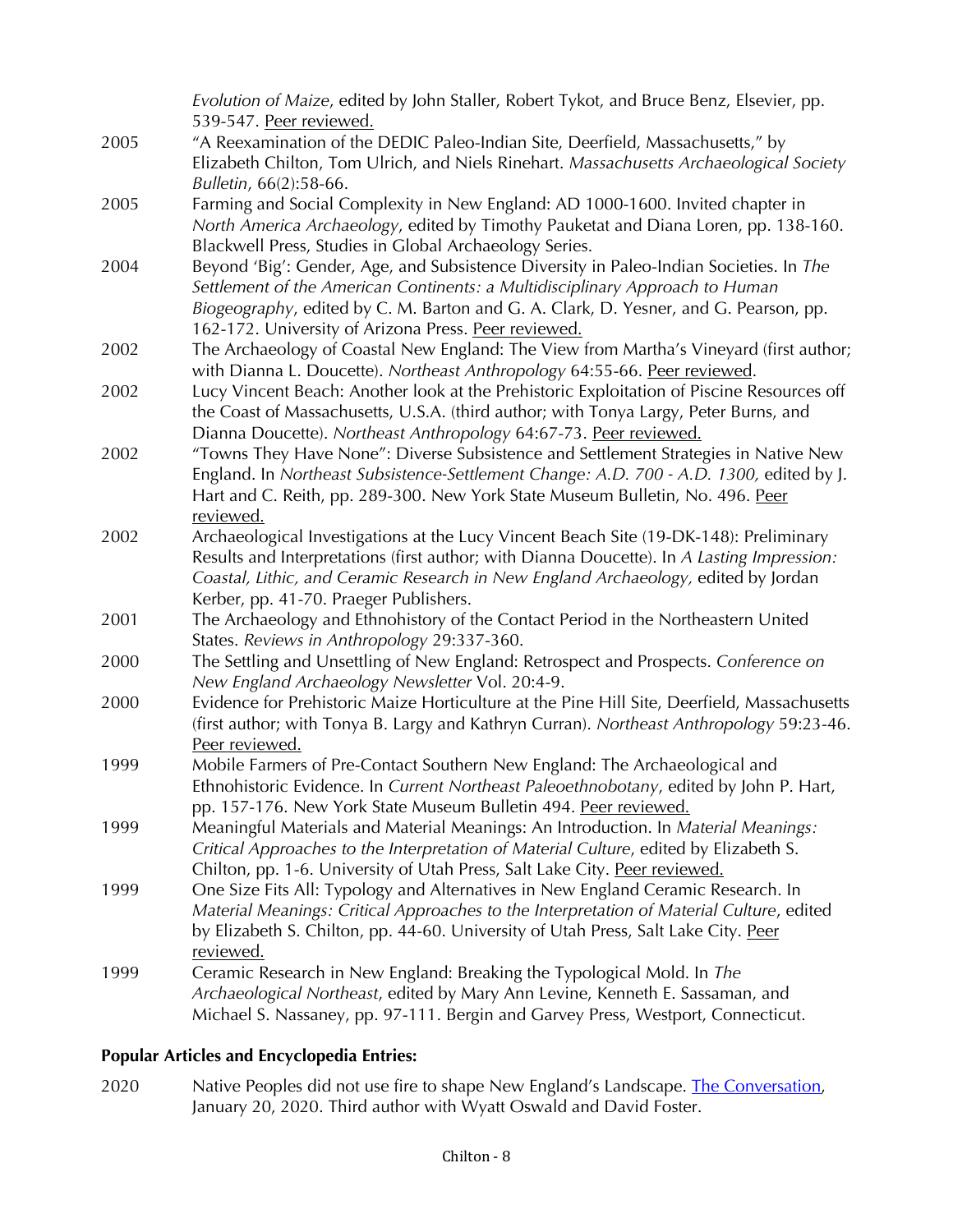| 2020 | Behind the Paper: Retrospective Science Informs Regional Conservation and Land               |
|------|----------------------------------------------------------------------------------------------|
|      | Management. Nature Research Communities. https://communities.nature.com                      |
| 2020 | The Certain Benefits of Cluster Hiring (Opinion). Inside Higher Education, Feburary 6,       |
|      | 2020.                                                                                        |
| 2014 | "Heritage & Society," in <i>Encyclopedia of Global Archaeology</i> , edited by Claire Smith. |
|      | Springer.                                                                                    |
| 2009 | Native History and the Archaeology of the Pocumtuck Homeland. Historic Deerfield             |
|      | Magazine 10(1):12-15                                                                         |
| 2009 | "Martha's Vineyard and Nantucket Archaeology, Coastal Massachusetts: Ancient and             |
|      | Historic Native American Sites on the Islands," co-authored by Elizabeth Chilton and         |
|      | Holly Herbster. In Archaeology in America: An Encyclopedia, edited by Frank                  |
|      | McManamon, pp. 68-73. Greenwood Publishing.                                                  |
| 2009 | "Deerfield Village and Nearby Sites, Connecticut River Valley, Massachusetts: Ancient        |
|      | and Historic Archaeology in the Connecticut River Valley," co-authored by Robert             |
|      | Paynter and Elizabeth Chilton. In Archaeology in America: An Encyclopedia, edited by         |
|      | Frank McManamon, pp. 118-122. Greenwood Publishing.                                          |
| 2008 | "In Search of the Pocumtuck "Fort": An Artifact of Colonial History," by Elizabeth Chilton   |
|      | and Siobhan Hart. Historic Deerfield Magazine, pp. 45-49.                                    |
| 2007 | "Towns they have none": In Search of New England's Mobile Farmers," in Discovering           |
|      | the Past: An Introduction to World Prehistory, by Michael Chazan, Allyn & Bacon.             |
| 2007 | Community Archaeology and the Pocumtuck "Fort." The Massachusetts Center for                 |
|      | Renaissance Studies Newsletter, Autumn 2007, pp. 26-28.                                      |
| 2003 | A River Runs Through It: 3000 Years of Deerfield Farming. Historic Deerfield Magazine,       |
|      | Spring 2003, by Linda Enerson, Elizabeth Chilton, and Margaret Bruchac.                      |
| 2002 | Unearthing Hatfield's Native Past. Archaeological Institute of America, Western              |
|      | Massachusetts Society Newsletter 16(1):1-5.                                                  |

# **Technical Reports:**

- 2013 Standing Structures Report: Cupid's Cay, Governor's Harbour, Eleuthera. By Elizabeth Brabec and Elizabeth Chilton.
- 2013 Summary Report on the 2011 Archaeological Investigations Eaglebrook Area D Site (19- FR-415) Deerfield, Massachusetts, by Siobhan Hart, Daniel Lynch, and Elizabeth Chilton. Submitted to the Massachusetts Historical Commission, Boston.
- 2011 *Eaglebrook Area D Site, Deerfield, MA.* Report on the 2008 UMass Archaeological Field School, by Angela Labrador, Katie Dambach, Siobhan Hart and Elizabeth Chilton. Submitted to the Massachusetts Historical Commission, Boston.
- 2008 *Eaglebrook Area D Site, Deerfield, MA.* Report on the 2006 UMass Archaeological Field School and 2007 Investigations, by Siobhan Hart and Elizabeth Chilton. Submitted to the Massachusetts Historical Commission, Boston.
- 2006 *Eaglebrook Area C Site, Deerfield, MA.* Report on the 2004 UMass Archaeological Field School, by Siobhan Hart and Elizabeth Chilton. Submitted to the Massachusetts Historical Commission, Boston.
- 2006 *Rodimon I-3 Site, Deerfield, MA.* Report on the 2004 UMass Archaeological Field School, by Siobhan M. Hart and Elizabeth Chilton. Submitted to the Massachusetts Historical Commission, Boston.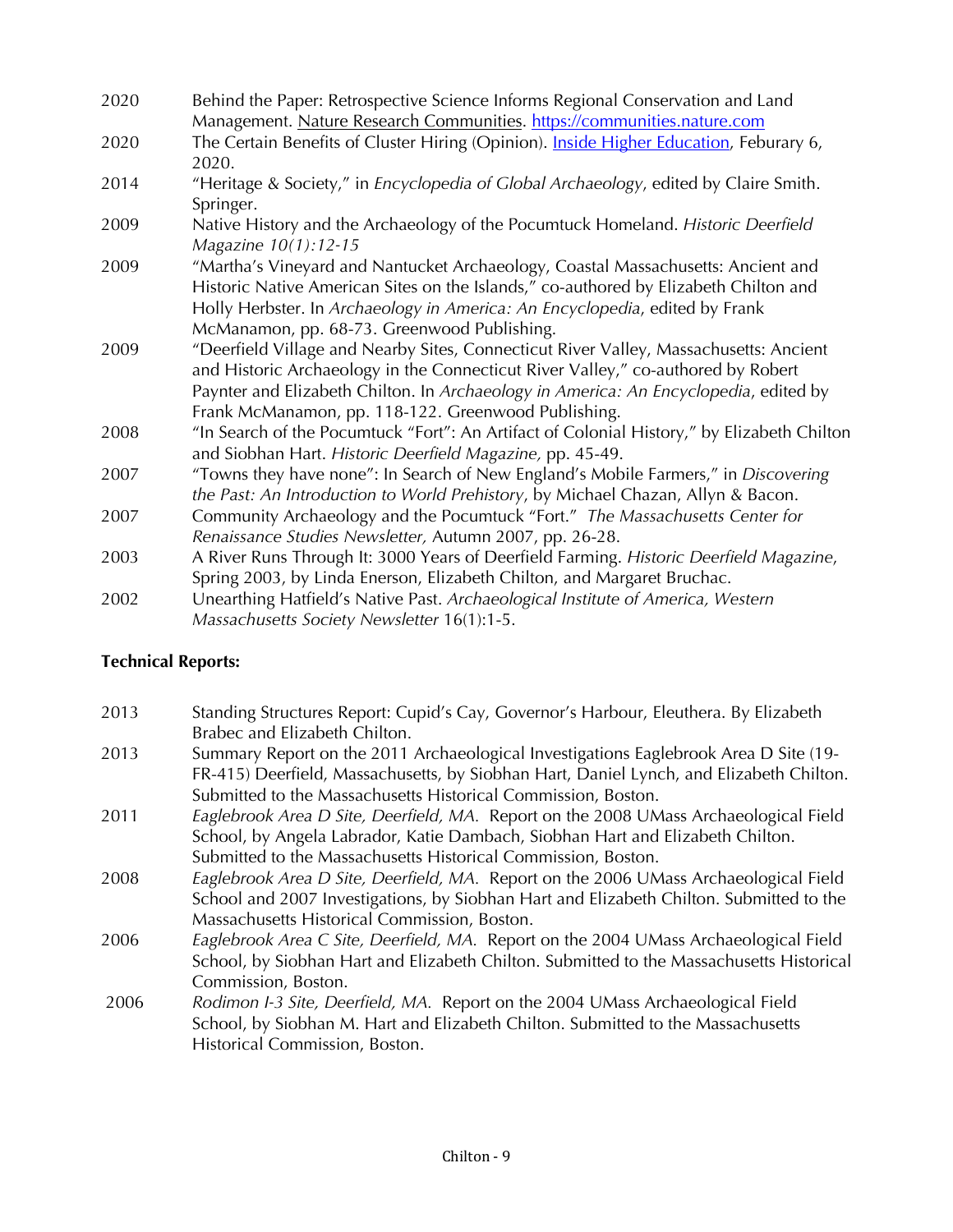# **Sessions Organized/Moderated:**

| 2020 | Big Ideas in New England Archaeology: Celebrating the Legacy of Brian D. Jones. Session<br>organized by Elizabeth S. Chilton and Kevin McBride for the 85 <sup>th</sup> Annual Meeting of the                                                                                                                                                                                                                |
|------|--------------------------------------------------------------------------------------------------------------------------------------------------------------------------------------------------------------------------------------------------------------------------------------------------------------------------------------------------------------------------------------------------------------|
| 2018 | Society for American Archaeology, April 2020, Austin, Texas.<br>Navigating Careers in Archaeology: A Mentoring Session Sponsored by the Archaeology                                                                                                                                                                                                                                                          |
|      | Division for Student Members. Organizing by Tiffany Cain and Elizabeth Chilton for the<br>117th Annual Meeting of the American Anthropological Association, San Jose, CA.                                                                                                                                                                                                                                    |
| 2015 | "Cultural Landscapes and Heritage Values: Embracing Change in the Management of<br>Place," May 13-15, 2015. An international conference organized by Elizabeth Brabec,<br>Ethan Carr, Elizabeth Chilton, and Evan Taylor, and sponsored by the Center for Heritage<br>& Society and the Department of Landscape Architecture and Regional Planning, UMass                                                    |
|      | Amherst.                                                                                                                                                                                                                                                                                                                                                                                                     |
| 2014 | "Heritage and Healthy Societies: Exploring the Links Among Cultural Heritage,<br>Environment and Resilience," May 14-16, 2014. An international conference organized<br>by Elizabeth Chilton, Sophia Labadi, and Matthew Hill, and sponsored by the Center for<br>Heritage & Society.                                                                                                                        |
| 2013 | "Archaeology, cultural heritage and the third age: exploring new challenges and<br>opportunities," symposium organized by Cornelius Holtorf, Elizabeth Chilton, and Peter<br>Aronsson for the 78 <sup>th</sup> Annual Meeting of the Society for American Archaeology,<br>Honolulu.                                                                                                                          |
| 2013 | "The Past for Sale? The Economic Entanglements of Cultural Heritage," May 15-17, 2013,<br>an international conference sponsored by the Center for Heritage and Society, UMass<br>Amherst.                                                                                                                                                                                                                    |
| 2012 | "High-Tech Heritage: How are Digital Technologies Changing our View of the Past?"<br>May 2-4, 2012, an international conference sponsored by the Center for Heritage and<br>Society, UMass Amherst, co-organized with Neil Silberman.                                                                                                                                                                        |
| 2011 | "Why Does the Past Matter? Changing Visions, Media, and Rationales in the 21st<br>Century," May 4-7, 2011, an international conference sponsored by the Center for<br>Heritage and Society, UMass Amherst, co-organized with Neil Silberman.                                                                                                                                                                 |
| 2011 | "An Archaeology of Heritage: What does the preservation of remains from the past reveal<br>about the present?" organized by Elizabeth S. Chilton and Cornelius Holtorf, Society for<br>American Archaeology, Sacramento, California.                                                                                                                                                                         |
| 2009 | "Heritage as Applied Anthropology: Setting the Agenda for the 21st Century," Presidential<br>Session organized for the American Anthropological Association meetings, Philadelphia.                                                                                                                                                                                                                          |
| 2009 | "Heritage Conflict and Consensus: New Approaches to the Social, Political, and<br>Religious Impact of Public Heritage in the 21st Century," November 9-13, 2009, co-<br>organized with Neil Silberman, and hosted by the UMass Amherst Center for Heritage<br>and Society and the Bard College Institute for Advanced Theology.                                                                              |
| 2009 | "Navigating Transformations: Social Complexity in the Native Northeast," co-organized<br>and co-chaired with Brian Jones for the $74th$ Annual Meeting of the Society for American<br>Archaeology, Atlanta, GA.                                                                                                                                                                                              |
| 2009 | "The New ICOMOS Ename Charter (2008) on the Interpretation and Presentation of<br>Cultural Heritage Sites: What Impact Can Digital Technologies Really Have on Public<br>Heritage?," invited session organized by Neil A. Silberman and Elizabeth Chilton for the<br>37th Annual International Conference on Computer Applications and Quantitative<br>Methods in Archaeology (CAA), Williamsburg, Virginia. |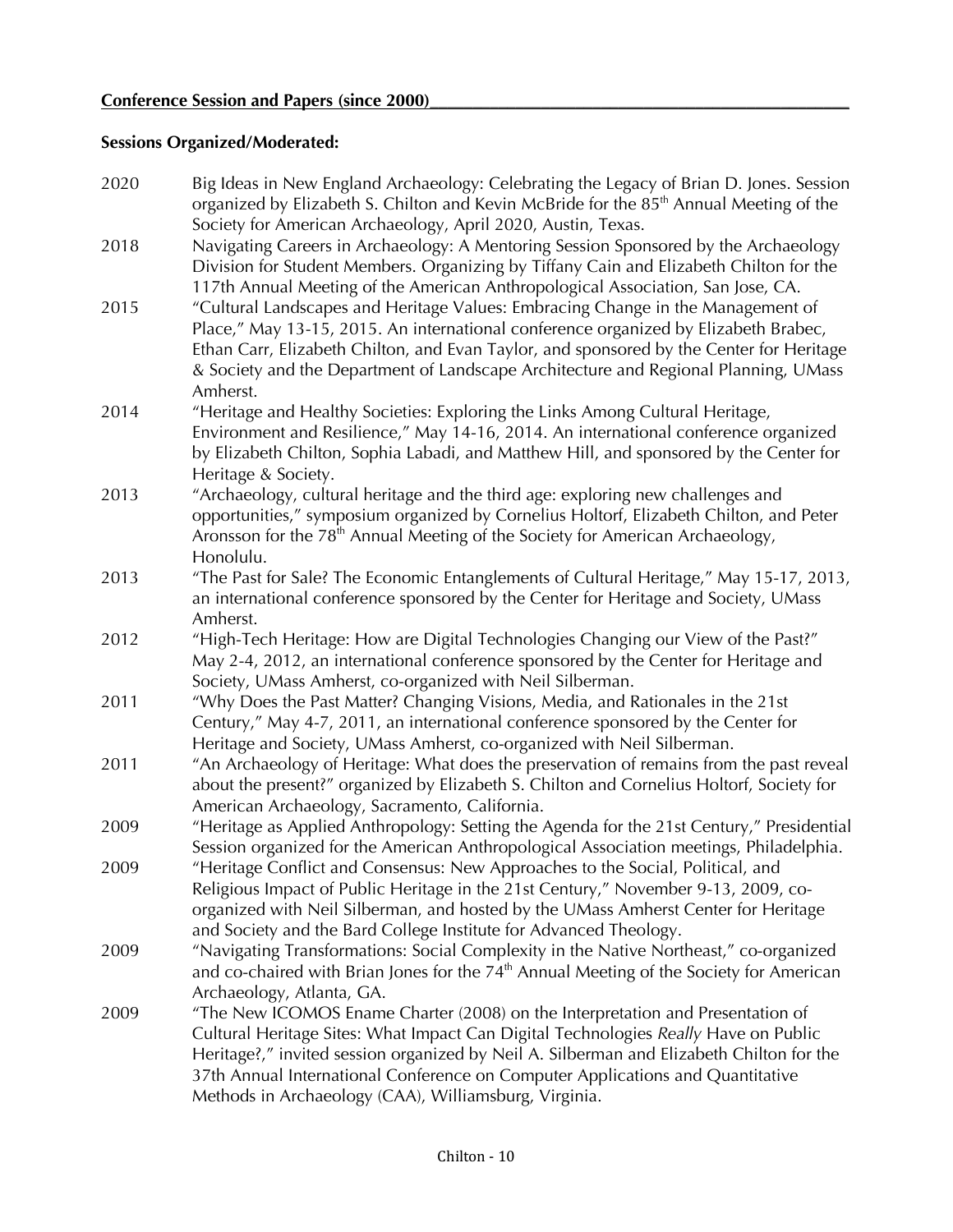| 2008 | "Native Peoples and Cultures of the $15th$ -17 <sup>th</sup> Centuries: Historical and Archaeological<br>Perspectives," a day-long symposium sponsored by the Renaissance Center, UMass                                                                                  |
|------|--------------------------------------------------------------------------------------------------------------------------------------------------------------------------------------------------------------------------------------------------------------------------|
| 2008 | Amherst, organized and chaired by Elizabeth Chilton.<br>"The Sex Life of Things: Archaeologies of Sex, Sexualities, and Gender," session<br>organized by Elizabeth Chilton and Katie Dambach, for the Annual Meeting of the<br>Northeastern Anthropological Association. |
| 2007 | Standards in Archaeological Practice and Review in New England: Current Status and<br>Future Prospects, organized and chaired by Elizabeth Chilton and Brian Jones for the<br>Annual Meeting of the Eastern States Archaeological Federation, Burlington, VT.            |
| 2007 | Program Chair for the 72 <sup>nd</sup> Annual Meeting of the Society for American Archaeology.<br>April 25-29, 2007, Austin, Texas.                                                                                                                                      |
| 2007 | Session Organizer and Chair, Opening Session: Border, Boundaries and Bridges in Texas<br>Archaeology. 72 <sup>nd</sup> Annual Meeting of the Society for American Archaeology, Austin,<br>Texas.                                                                         |
| 2005 | Organizer for the Annual Meeting of the Massachusetts Archaeological Society, Paleo-<br>Indian Sites in New England: Retrospect and Prospects, University of Massachusetts<br>Amherst.                                                                                   |
| 2003 | Invited organizer for "Roundtable Luncheon: Issues for Women as Professionals in<br>Archaeology," Annual Meeting of the Society for Historical Archaeology Meeting,<br>Providence, Rhode Island.                                                                         |
| 2002 | Co-organizer with Holly Herbster, and Chair for "Cultural Continuity in Native Coastal<br>New England. Symposium organized for the $67th$ Annual Meeting of the Society for<br>American Archaeology.                                                                     |
| 2000 | Moderator for: "A Decade of NAGPRA: Reviewing the Law," a Peabody Museum<br>Symposium with the sponsorship of the Harvard University Native American Program.<br>Harvard University, Cambridge, Massachusetts.                                                           |

# **Professional Papers and Panel Presentations:**

| 2019 | Invited panelist: "Dancing with Diversity: Comprehensive Approaches to Faculty<br>Diversity and Inclusion." Council on Colleges of Arts and Sciences, Atlanta.                                                                                                                                                                                                                        |
|------|---------------------------------------------------------------------------------------------------------------------------------------------------------------------------------------------------------------------------------------------------------------------------------------------------------------------------------------------------------------------------------------|
| 2019 | Invited panelist for "Beyond the Past: Anthropology and Participatory Heritage," a<br>roundtable at Engaging Anthropology Conference, UMass Amherst, October 2019.                                                                                                                                                                                                                    |
| 2018 | Invited plenary speaker in the panel "The Politics of Value in Contemporary Heritage<br>Practice," at the 18 <sup>th</sup> World Congress of the International Union of Anthropological and<br>Ethnological Societies, Florianopolis, Brazil.                                                                                                                                         |
| 2018 | "Why does the past matter? Towards a social science of the past." Paper presented at the<br>18 <sup>th</sup> World Congress of the International Union of Anthropological and Ethnological                                                                                                                                                                                            |
| 2016 | Societies, Florianopolis, Brazil.<br>"'Back to the Soil': Community Archaeology and Heritage in Eleuthera, Bahamas" by<br>Whitney Battle-Baptiste, Elizabeth Chilton, and Elena Sesma. Poster presented at the 81 <sup>st</sup><br>Annual Meeting of the Society for American Archaeology, Orlando, FL.                                                                               |
| 2015 | "Evaluating Archaic Period Settlement and Subsistence Patterns in Relation to Ecosystem<br>Dynamics in New England," by Dianna Doucette, Elizabeth Chilton, Katie Kirakosian,<br>Deena Duranleau, Evan Taylor, David Foster, Wyatt Oswald, and Bryan Shuman. Paper<br>presented at the 80 <sup>th</sup> Annual Meeting of the Society for American Archaeology, San<br>Francisco, CA. |
| 2014 | "Evaluating the Drivers and Triggers of Ecosystem Dynamics in Pre-Contact New<br>England," by Elizabeth Chilton, Dianna Doucette, Katie Kirakosian, Deena Duranleau,<br>David Foster, Wyatt Oswald, and Bryan Shuman. Paper presented at the 79 <sup>th</sup> Annual<br>Meeting of the Society for American Archaeology, Austin TX.                                                   |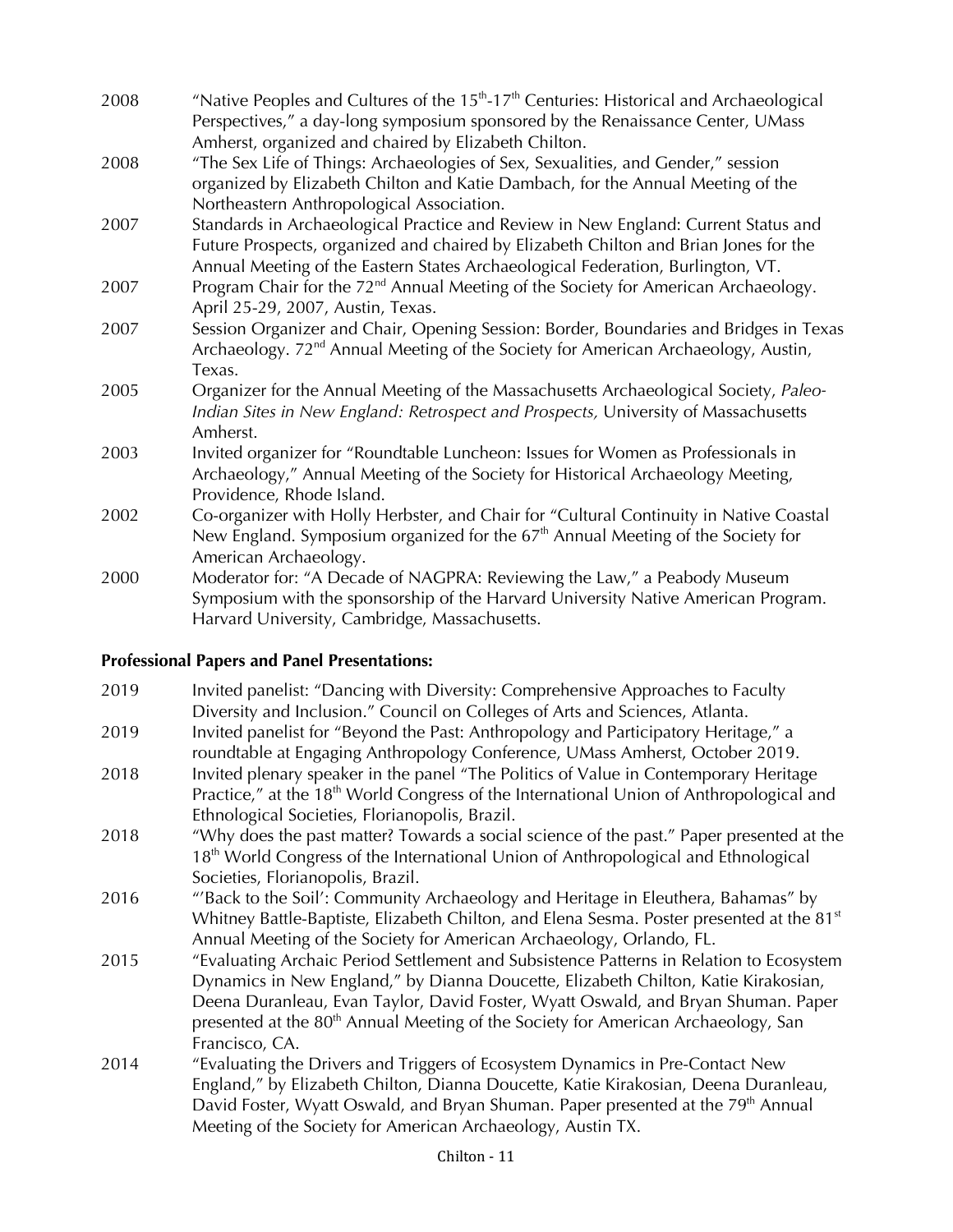| 2012 | "Towards an Ecological of Heritage," present at the international conference "Heritage<br>and Risk," Nov. 15-16, 2012, Yildiz Technical University, Istanbul, Turkey. First author                                                                                                                                                                                                                                                                                                     |
|------|----------------------------------------------------------------------------------------------------------------------------------------------------------------------------------------------------------------------------------------------------------------------------------------------------------------------------------------------------------------------------------------------------------------------------------------------------------------------------------------|
| 2012 | with Elizabeth Brabec. Published in the conference proceedings.<br>"Why Does the Past Matter? Towards a Social Science of the Past." Invited presentation<br>at the meeting of the Study Group on the Heritage Status of Aboriginal Cultural Property<br>on the theme of "Indigenous Cultural Heritages and Sustainable Development,"<br>sponsored by the Fonds Québécois de la Recherche sur la Société et la Culture, and<br>hosted Nov. 11-14, 2012 at the University of Barcelona. |
| 2012 | Invited Panelist, sponsored symposium on "The Future of Heritage: Laws, Ethics, and<br>Sustainability," Theoretical Archaeology Group, Buffalo, NY, in cooperation with the<br>University of Buffalo Baldy Center for Law and Social Policy.                                                                                                                                                                                                                                           |
| 2012 | "Towards a Social Science of Heritage," paper presented at the Inaugural Conference of<br>the Association of Critical Heritage Studies, University of Gothenburg, Sweden, June 5-8,<br>2012.                                                                                                                                                                                                                                                                                           |
| 2012 | "The Archaeology of Immateriality," invited paper presented at the Annual Meeting of the<br>American Anthropological Association, November 2012, as part of the symposium "The<br>Materiality of Traces and Legacies: Papers Celebrating the Work of H. Martin Wobst,"<br>organized by C Broughton Anderson, Stephen Perlman, Kimberly C Kasper, Robe Claire<br>Edwina Smith, Margaret W Conkey, and H Martin Wobst.                                                                   |
| 2011 | "Museum as artifact: a case study from (colonial) New England," paper presented at the<br>76 <sup>th</sup> Annual Meeting of the Society for American Archaeology, Sacramento, CA.                                                                                                                                                                                                                                                                                                     |
| 2010 | "The Intangibility of Things," invited paper presented at the annual meeting of the<br>Theoretical Archaeology Group, Brown University, Providence, RI.                                                                                                                                                                                                                                                                                                                                |
| 2010 | Invited discussant for the forum "Gendered Selves: Experiences in and out of the<br>Classroom," sponsored by Women in Archaeology Interest Group for the $75th$ Annual<br>Meeting of the Society for American Archaeology, St. Louis, MO.                                                                                                                                                                                                                                              |
| 2010 | Invited discussant for the symposium "Theoretical and Methodological Approaches to the<br>Study of Interactions in Eastern North America," organized by Karine Tache for the 75 <sup>th</sup><br>Annual Meeting of the Society for American Archaeology, St. Louis, MO.                                                                                                                                                                                                                |
| 2010 | "Giving Voice to Choice: Integrating Scientific, Ethnographic, and Historical Analysis to<br>Understanding 17 <sup>th</sup> Century Native Pottery from Western New England," poster presented<br>at the 75 <sup>th</sup> Annual Meeting of the Society for American Archaeology, St. Louis, MO, by<br>Julie A. Woods, Matthew T. Boulanger, Elizabeth S. Chilton, David V. Hill and Michael<br>D. Glascock.                                                                           |
| 2009 | "Who Should Care for the Dead? Human Remains and Cultural Heritage," paper<br>presented at "Appropriating the Past: The Uses and Abuses of Cultural Heritage," a multi-<br>disciplinary conference held at Durham University, UK, 6-8th July 2009 to inaugurate the<br>Centre for the Ethics of Cultural Heritage, Durham University.                                                                                                                                                  |
| 2009 | "Homelands and Farmlands: Cooperation and Cohesion among Late Woodland Peoples<br>of the Northeast." Invited paper presented at the $74th$ Annual Meeting of the Society for<br>American Archaeology, Atlanta, GA.                                                                                                                                                                                                                                                                     |
| 2009 | "The Ebb and Flow of Change in Native New England during the $16th$ -17 <sup>th</sup> Centuries."<br>Paper presented at the 74 <sup>th</sup> Annual Meeting of the Society for American Archaeology,<br>Atlanta, GA, second author with Siobhan M. Hart.                                                                                                                                                                                                                               |
| 2009 | "Re-locating Meaning in Heritage Archives: A Call for Participatory Heritage Databases,"<br>by Angela Labrador and Elizabeth S. Chilton. Paper presented at the 37th Annual<br>International Conference on Computer Applications and Quantitative Methods in<br>Archaeology (CAA), Williamsburg, Virginia.                                                                                                                                                                             |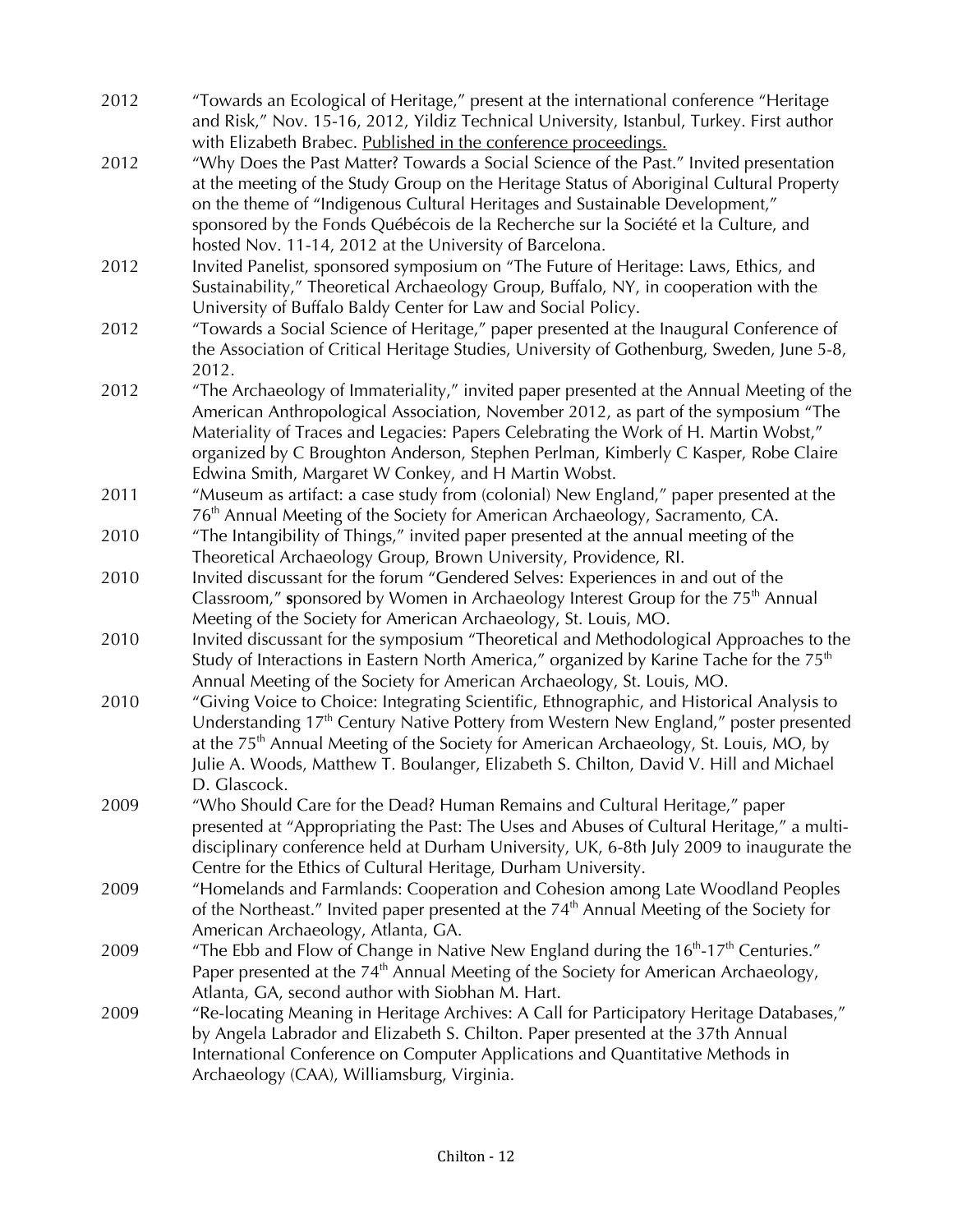| 2008 | "Building Collaborative Archaeologies from the Ground Up: Two Cases Studies from<br>New England." Invited paper presented at the Annual Meeting of the American                                                                                                |
|------|----------------------------------------------------------------------------------------------------------------------------------------------------------------------------------------------------------------------------------------------------------------|
|      | Anthropological Association, San Francisco, CA.                                                                                                                                                                                                                |
| 2008 | "Continuities and Changes in Native Ceramic Technologies in the Middle Connecticut<br>River Valley, Massachusetts," by Julie Woods and Elizabeth S. Chilton. Invited paper<br>presented at the Annual Meeting of the American Anthropological Association, San |
|      | Francisco, CA.                                                                                                                                                                                                                                                 |
| 2008 | "Ceramics as Proxies for Continuities and Transformations in 17 <sup>th</sup> Century Traditions and                                                                                                                                                           |
|      | Economies: A Case from the Deerfield Valley," Elizabeth Chilton and Julie Woods,<br>presented at the Renaissance Center, UMass Amherst, November 2008.                                                                                                         |
| 2008 | "Transforming the Memory, Metaphor, and Monument of the Pocumtuck Fort," by                                                                                                                                                                                    |
|      | Siobhan Hart and Elizabeth Chilton. Invited paper presented at the World Archaeological<br>Congress, Dublin, Ireland, July 2008.                                                                                                                               |
| 2008 | "Teaching the Legal Contexts of Heritage Values: Cases Studies from New England."                                                                                                                                                                              |
|      | Invited paper presented at the World Archaeological Congress, Dublin, Ireland, July<br>2008.                                                                                                                                                                   |
| 2008 | "An Archaeological Ecology of the Southern New England Coast," by Elizabeth S.                                                                                                                                                                                 |
|      | Chilton, Deena L. Duranleau, and David Foster. Invited paper presented at the 73rd<br>Annual Meeting of the Society for American Archaeology, Vancouver, BC.                                                                                                   |
| 2008 | "The Ecological Legacy of Mobile Farmers in Pre-Contact New England: A Case Study                                                                                                                                                                              |
|      | From the Middle Connecticut River Valley," by Kimberly Kasper and Elizabeth Chilton.                                                                                                                                                                           |
|      | Invited paper presented at the 73 <sup>rd</sup> Annual Meeting of the Society for American                                                                                                                                                                     |
|      | Archaeology, Vancouver, BC.                                                                                                                                                                                                                                    |
| 2008 | Invited panelist for "Motherhood, Institutional Change, and the Future of Women in                                                                                                                                                                             |
|      | Archaeology." Organized by Maxine Oland and Barbara Roth for the 73 <sup>rd</sup> Annual                                                                                                                                                                       |
|      | Meeting of the Society for American Archaeology, Vancouver, BC.                                                                                                                                                                                                |
| 2008 | Invited panelist for "Heritage Values and Valuing Heritage: Considering the (Dis)                                                                                                                                                                              |
|      | Connects among the Past, Present, and Future." Organized by Hilary Soderland, George                                                                                                                                                                           |
|      | Smith, and Phylis Messenger for the $73rd$ Annual Meeting of the Society for American                                                                                                                                                                          |
|      | Archaeology, Vancouver, BC.                                                                                                                                                                                                                                    |
| 2008 | "Queer Archaeology, Mathematical Modeling, and the Peopling of the Americas." Paper                                                                                                                                                                            |
|      | presented at the Annual Meeting of the Northeastern Anthropological Association,                                                                                                                                                                               |
|      | Amherst, MA.                                                                                                                                                                                                                                                   |
| 2008 | "An Archaeology of the Pocumtuck Homeland: the UMass Field School in the Deerfield                                                                                                                                                                             |
|      | Valley, Massachusetts." Paper presented at the Annual Meeting of the Northeastern                                                                                                                                                                              |
|      | Anthropological Association, Amherst, MA.                                                                                                                                                                                                                      |
| 2007 | "Recent Investigations of a 17 <sup>th</sup> Century Native American Site in Deerfield, MA: Fort or                                                                                                                                                            |
|      | Metaphort?" by Elizabeth Chilton and Siobhan Hart. Invited paper presented at the                                                                                                                                                                              |
|      | Annual Meeting of the Eastern States Archaeological Federation, Burlington, VT.<br>Mobile Farmers and Sedentary Models: Horticulture and Cultural Transitions in Late                                                                                          |
| 2007 | Woodland and Contact Period New England. Paper presented at the 72 <sup>nd</sup> Annual Meeting                                                                                                                                                                |
|      | of the Society for American Archaeology, April 25-29, Austin, Texas.                                                                                                                                                                                           |
| 2007 | Continuity and Change in Contact Period New England: The Archaeological Evidence.                                                                                                                                                                              |
|      | Presented at the symposium New England Beginnings: Re-Visioning the Seventeenth                                                                                                                                                                                |
|      | Century, organized by Alice Nash. Sponsored by the Renaissance Center at UMass                                                                                                                                                                                 |
|      | Amherst.                                                                                                                                                                                                                                                       |
| 2006 | So Little Maize, So Much Time: Understanding Maize Adoption in New England. Paper                                                                                                                                                                              |
|      | presented at the 71 <sup>st</sup> Annual Meeting of the Society for American Archaeology, April 27,                                                                                                                                                            |
|      | 2006, San Juan, Puerto Rico.                                                                                                                                                                                                                                   |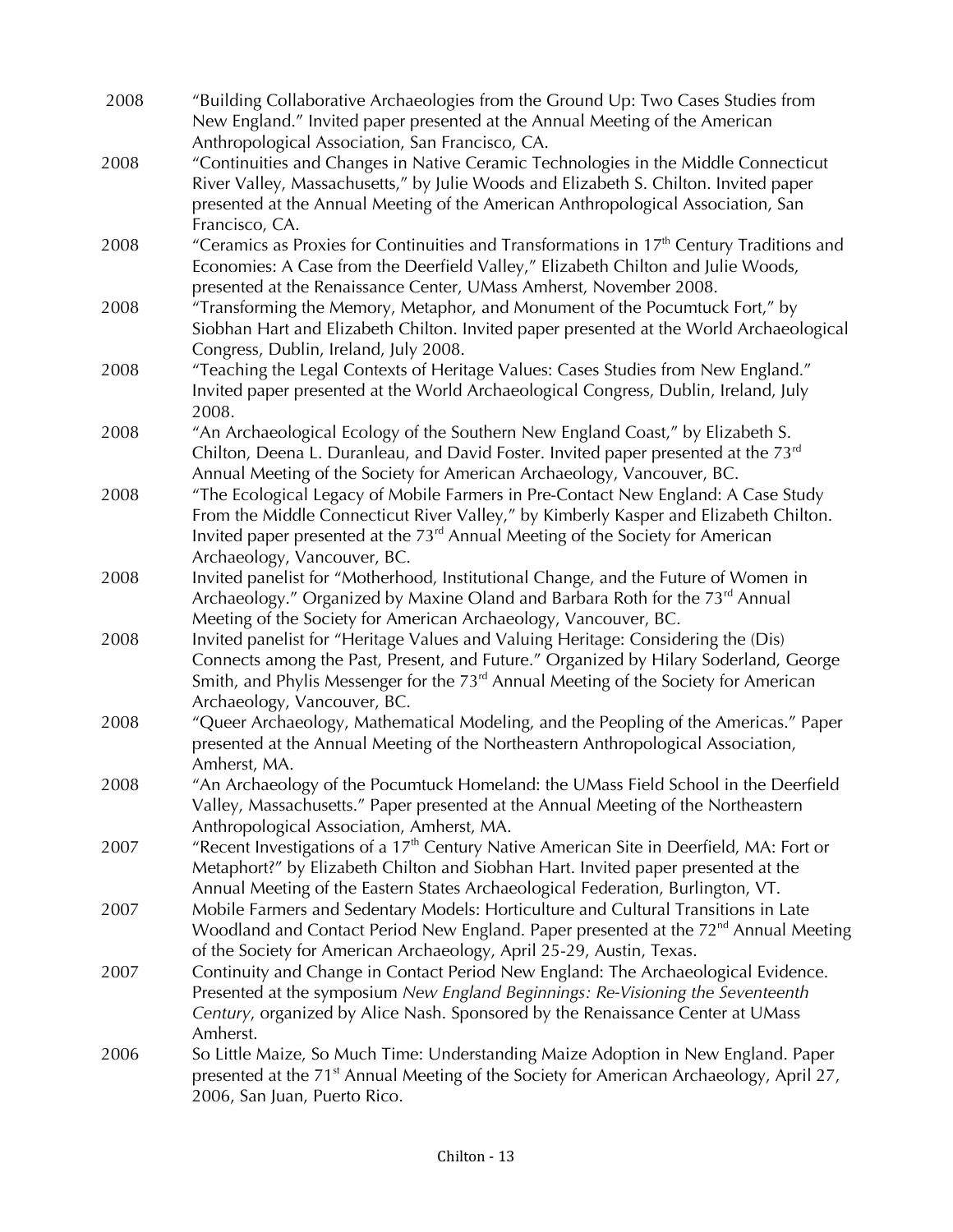| 2006 | Lost and Found: Archaeological Methods & A Seventeenth Century Pit Feature in New                     |
|------|-------------------------------------------------------------------------------------------------------|
|      | England, by Siobhan Hart, Kimberly Kasper, William Thompson, and Elizabeth Chilton.                   |
|      | Poster presented at the 71 <sup>st</sup> Annual Meeting of the Society for American Archaeology,      |
|      | April 27, 2006, San Juan, Puerto Rico.                                                                |
| 2005 | A Reexamination of the 1978 UMass Survey of Deerfield Industrial Park, by Elizabeth                   |
|      | Chilton and Thomas Ulrich. Presented at the Annual Meeting of the Massachusetts                       |
|      | Archaeological Society, Paleo-Indian Sites in New England: Retrospect and Prospects,                  |
|      | University of Massachusetts Amherst.                                                                  |
| 2004 | Towns They Have None: Pre-contact Native American Ceramic Complexity and Cultural                     |
|      | Dynamics in the Middle Connecticut Valley. Presented at The Eleventh Annual Deerfield-                |
|      | Wellesley Symposium, Native Representation in Art, Archaeology, History and Museums:                  |
|      | An Interdisciplinary Symposium, Historic Deerfield, Inc., Deerfield, Massachusetts.                   |
| 2004 | The Origin and Spread of Maize (Zea mays) in New England. Paper presented at the $69th$               |
|      | Annual Meeting of the Society for American Archaeology, Montreal.                                     |
| 2004 | Discussants Comments prepared for "New York Chronology and Settlement Revisited:                      |
|      | Papers in Memory of Dr. Robert E. Funk," organized by Nina Versaggi for the 69 <sup>th</sup> Annual   |
|      | Meeting of the Society for American Archaeology, Montreal.                                            |
| 2004 | Unearthing Hatfield's Native Past: A Report on the 2002 UMass Archaeological Field                    |
|      | School, by Siobhan M. Hart and Elizabeth S. Chilton. Paper presented at the Annual                    |
|      | Meeting of the Massachusetts Archaeological Society, Middleboro.                                      |
| 2003 | Pre-Contact Archaeology and Contemporary Native Identity in New England. Presented                    |
|      | at the World Archaeological Congress, June 2003, Washington DC.                                       |
| 2003 | From Beaver Hill to Bark Wigwams: Reconsidering Archaeology and Historical Memory                     |
|      | in the Connecticut River Valley, by Margaret M. Bruchac and Elizabeth S. Chilton.                     |
|      | Invited paper presented at the Annual Meeting of the Society for Historical Archaeology               |
|      | Meeting, Providence, Rhode Island.                                                                    |
| 2003 | Where Have All the Indians Gone? Reconsidering Historical Memory in the Connecticut                   |
|      | River Valley, by Margaret M. Bruchac and Elizabeth S. Chilton. Invited paper presented                |
|      | at the 42 <sup>nd</sup> Annual Meeting of the Northeastern Anthropological Association, Burlington,   |
|      | Vermont.                                                                                              |
| 2003 | Discussant, Radical Archaeological Theory Symposium, SUNY Binghamton, October 17-                     |
|      | 18, 2003                                                                                              |
| 2002 | The Archaeology of Coastal New England: The View from Martha's Vineyard, by                           |
|      | Elizabeth S. Chilton and Dianna L. Doucette. Paper presented at the $67th$ Annual Meeting             |
|      | of the Society for American Archaeology.                                                              |
| 2002 | Invited Forum participant, "Perceptions in Field School Management," sponsored by the                 |
|      | Society for American Archaeology Women in Archaeology Interest Group, and organized                   |
|      | by Barbara Roth.                                                                                      |
| 2001 | Unraveling Algonquian and Iroquoian Cultural Differences during the Late Woodland                     |
|      | Period (AD 1000-1600). Invited paper presented at the Mohican Seminar, New York                       |
|      | State Museum, Albany.                                                                                 |
| 2001 | Lucy Vincent Beach: Another Look at the Prehistoric Exploitation of Piscine Resources                 |
|      | Off the Coast of Massachusetts, U.S.A. Co-authored paper by T. B. Largy, P. G. Burns, E.              |
|      | S. Chilton and D. L. Doucette. Paper presented at the International Council on                        |
|      | Archaeozoology, Conference of the Fish Remains Working Group, Pahia, New Zealand.                     |
| 2001 | Canine Proxies for Native American Diets. Co-authored by E. S. Chilton, N. van der                    |
|      | Merwe, N. Stein, and K. O. Allegretto. Paper presented at the 66 <sup>th</sup> Meeting of the Society |
|      | for American Archaeology, New Orleans.                                                                |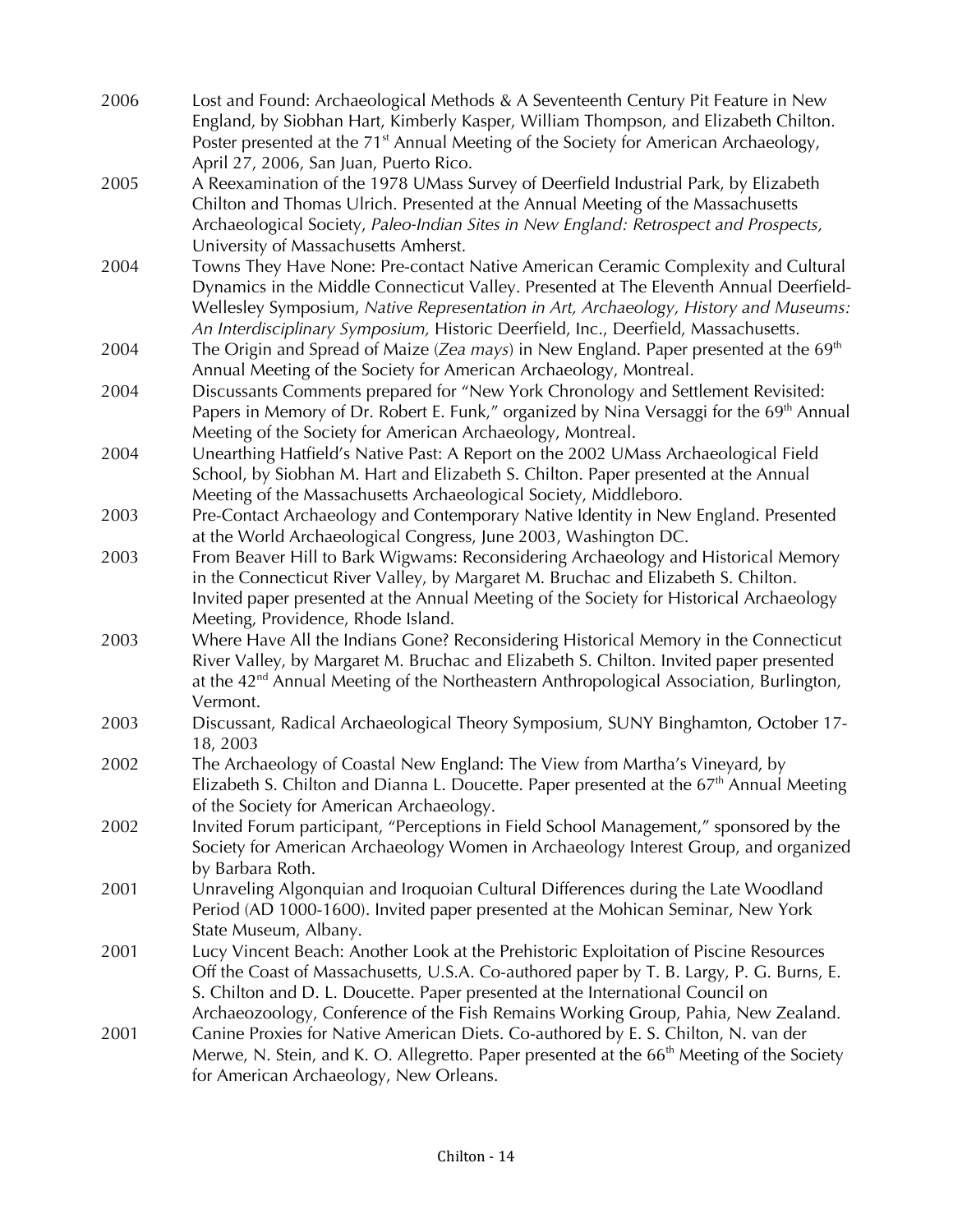2000 The Social Contexts of Fieldwork: The Harvard Field School on Martha's Vineyard. Invited paper presented at the 65<sup>th</sup> Meeting of the Society for American Archaeology, Philadelphia. 2000 "Towns They Have None": Flexible Subsistence and Settlement Strategies in Late Prehistoric New England. Invited paper presented at the New York Natural History Conference VI, New York State Museum, Albany.

### **Professional Service**

| 2019-2021    | Faculty Fellow, Higher Education Leadership Programs for Women (HERS),                                                                                                                |
|--------------|---------------------------------------------------------------------------------------------------------------------------------------------------------------------------------------|
| 2019-2021    | President, Archaeology Division of the American Anthropological Association,                                                                                                          |
|              | Nationally elected position.                                                                                                                                                          |
| 2018-2019    | President-elect, Archaeology Division of the American Anthropological Association,<br>nationally elected position.                                                                    |
| 2011-2016    | Co-editor, Heritage & Society, an international, peer-reviewed journal. Taylor &<br>Francis.                                                                                          |
| 2014-17      | Executive Board, Archaeology Seat, American Anthropological Association.                                                                                                              |
| 2016-17      | Nationally elected position.<br>Expert Panelist, Partnership Grants Competition, Social Science and Humanities<br>Research Council of Canada.                                         |
| 2012-2013    | Nominating Committee Member, nationally elected position, Society for American<br>Archaeology.                                                                                        |
| 2011-2014    | Invited Reviewer, Wenner Gren Foundation, Grants for Doctoral Students, and Post-<br>Doctoral Researchers.                                                                            |
| 2010-2013    | Executive Committee, Archaeology Division, Academic Member-at-large, American<br>Anthropological Association, nationally elected position.                                            |
| 2010-present | Expert Member of the International Committee on Heritage Management for the<br>International Council on Monuments and Sites (by application)                                          |
| 2008-present | Member of the US ICOMOS International Scientific Committee on the Interpretation<br>and Presentation of Cultural Heritage Sites.                                                      |
| 2010-2011    | President, Conference for New England Archaeology, elected position                                                                                                                   |
|              | 2009-2010, 1994-96 Steering Committee, Conference for New England Archaeology, elected                                                                                                |
|              | position.                                                                                                                                                                             |
| 2009         | Reviewer for Publications Committee of Computer Applications and Quantitative<br>Methods in Archaeology (CAA).                                                                        |
| 2009         | Reviewer for online and print publication of the Proceedings of the Annual Meeting<br>of Computer Applications to Archaeology 2009 Williamsburg, Virginia, USA. March<br>22-26, 2009. |
| 2007-2010    | Nominations Committee, Archaeological Division of the American Anthropological<br>Association.                                                                                        |
| 2006-7       | Program Chair, Society for American Archaeology, 2007 Annual Meeting, Austin.                                                                                                         |
| 2003-2005    | Board of Trustees (elected position), Massachusetts Archaeological Society.                                                                                                           |
| 2003         | Invited Workshop Participant, National Science Foundation Workshop on Education<br>in the Social, Behavioral, and Economic Sciences, Graduate Education Panel.<br>Washington, DC.     |
| 2003-2005    | Advisory Board for museum exhibit and public programming for <i>Erasing Traces: The</i><br>Commemoration of 1704 and Colonial Conflicts, Historic Deerfield, Inc.                     |
| 1999-present | Editorial Advisory Board, Northeast Anthropology, a peer-reviewed journal.                                                                                                            |
| 1998-2003    | Task Force on Undergraduate and Graduate Curriculum, Society for American<br>Archaeology.                                                                                             |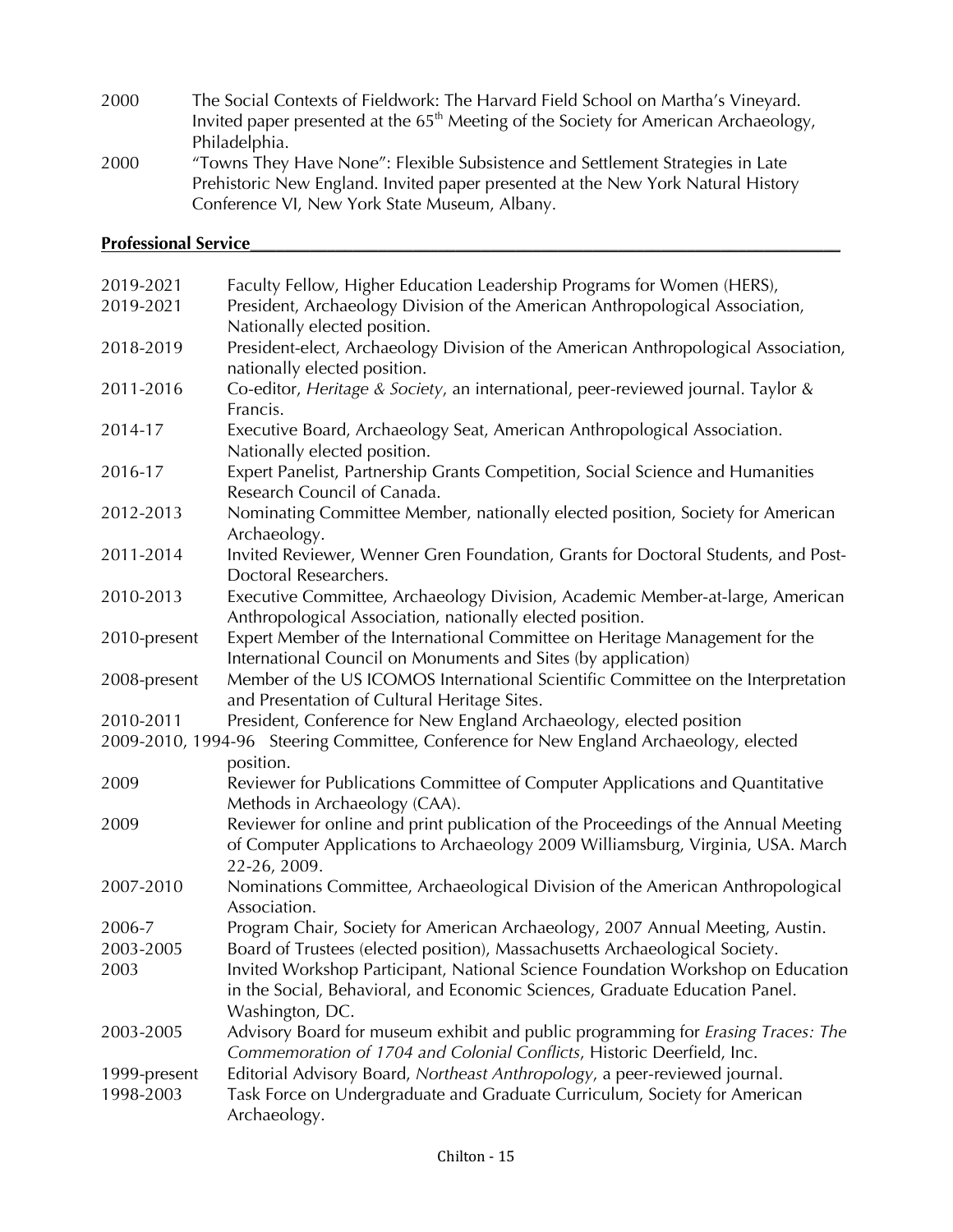| 1997-2001 | Vice President of the Harvard Chapter of Sigma Xi, the Scientific Research Society. |
|-----------|-------------------------------------------------------------------------------------|
| 1996-2001 | Archaeology Editor, Northeastern Anthropological Association Newsletter             |
| 1998-2000 | Board of Trustees, Massachusetts Archaeological Society (elected position).         |
| 1998-1999 | Program Committee for the 1999 Annual Meeting, Chicago, Society for American        |
|           | Archaeology.                                                                        |

## **Invited Peer-Reviewer for the following journals:**

*American Anthropologist American Antiquity Geoarchaeology Journal of Archaeological Method and Theory Journal of Archaeological Science Northeast Anthropology Ontario Archaeology*

# **Invited Peer-Reviewer for the following granting agencies:**

Canadian Social Science Research Council. National Endowment for the Humanities. Wenner Gren Foundation. National Science Foundation.

#### **Additional University Service**

| $2/19$ -present | Co-chair, Working Group 5 for Educational Effectiveness, Middle States<br>Accreditation Committee, Binghamton University.                           |
|-----------------|-----------------------------------------------------------------------------------------------------------------------------------------------------|
| $6/18$ -present | Co-chair, Creative Activities Steering Committee, Road Map to Premier strategic<br>plan, Binghamton University.                                     |
| $10/17 - 5/18$  | Task Force on Interdisciplinary and Transdisciplinary Work, Binghamton University<br>(appointed by the Provost)                                     |
| $9/14 - 7/17$   | Institute for Social Science Research, UMass Amherst, Advisory Board Member.                                                                        |
| $2/15 - 5/15$   | Co-Chair, International Admissions and Federal Compliance Advisory Committee,<br>UMass Amherst, appointed by the Chancellor.                        |
| $11/13 - 5/15$  | Task Force on Internationalization for the ACE Lab, Research Sub-Committee,<br><b>UMass Amherst</b>                                                 |
| $12/12 - 5/13$  | Strategic Planning Committee, Research Sub-committee, UMass Amherst                                                                                 |
| $12/13 - 4/14$  | Search Committee Member, Provost and Senior Vice Chancellor, UMass Amherst                                                                          |
| $11/13 - 3/14$  | Search Committee Member, Dean of the Commonwealth Honors College, UMass<br>Amherst                                                                  |
| 2011-2017       | Academic Priorities Council, Faculty Senate, UMass Amherst                                                                                          |
| 2009-10         | Legal Studies Task Force, College of Social and Behavioral Sciences, UMass<br>Amherst                                                               |
| 2009-10         | Co-chair, Task Force for the College of Social and Behavioral Sciences and the<br>College of Humanities and Fine Arts Reorganization, UMass Amherst |
| 2008-2017       | Renaissance Center Advisory Council, UMass Amherst                                                                                                  |
| 2007-2009       | General Education Task Force, UMass Amherst                                                                                                         |
| 2007-2008       | 100 <sup>th</sup> Anniversary Committee for the Graduate School, UMass Amherst                                                                      |
| 2006-2009       | Speaker, Workshop Coordinator, and Faculty Mentor for the Graduate Student<br>Grant Service, UMass Amherst                                          |
| 2005-2008       | Faculty Senate Committee on Faculty Hiring initiative (UMA 250), UMass<br>Amherst                                                                   |